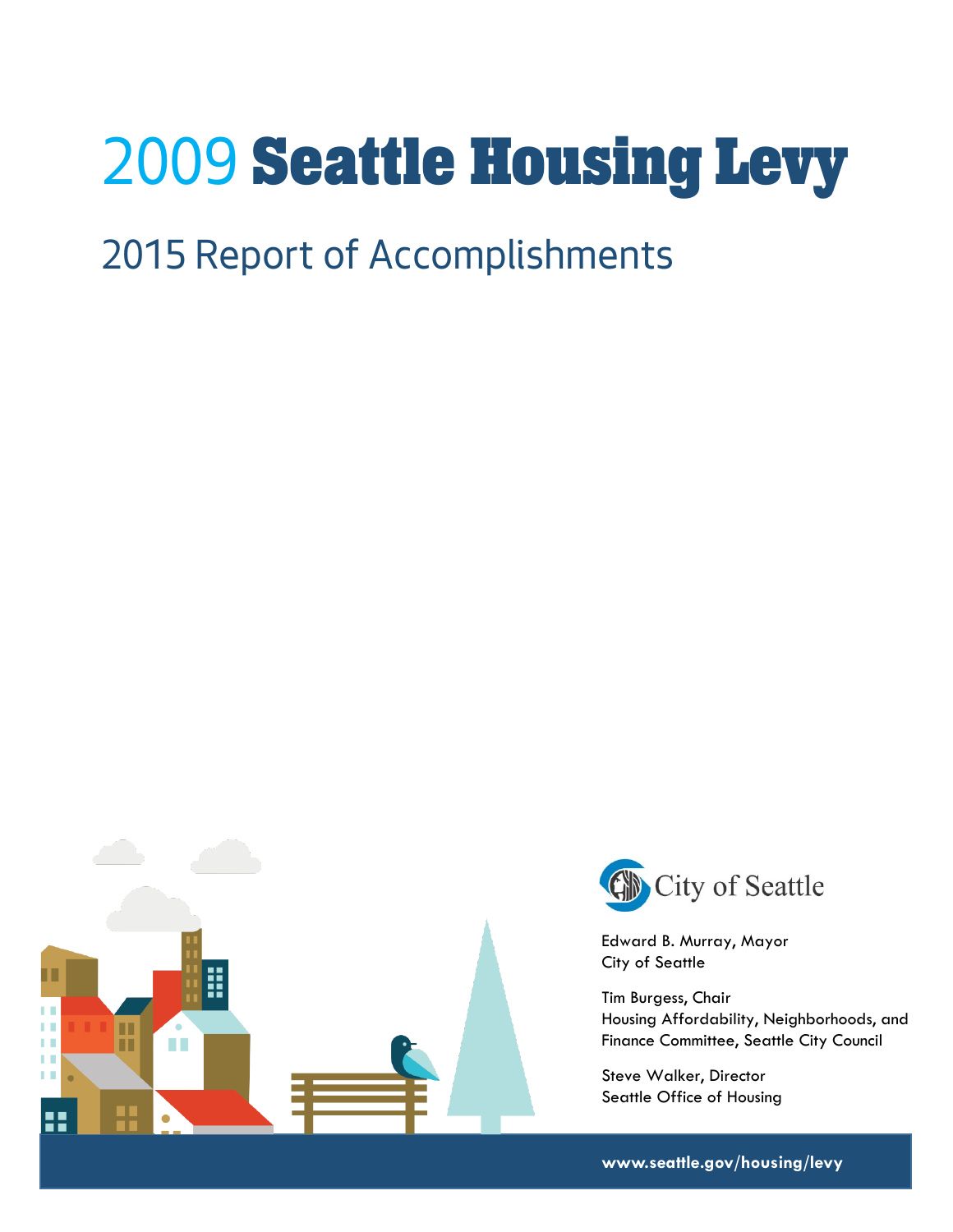## HOUSING LEVY OVERSIGHT COMMITTEE

Maiko Winkler-Chin, Chair, Seattle Chinatown International District Preservation and Development Authority Vallerie Fisher, Southeast Seattle Resident Jonathan Grant, Raise Up Washington Erin Christensen Ishizaki, Mithun Douglas Ito, SMR Architects Tory Laughlin Taylor, Bellwether Housing Nicole Macri, Downtown Emergency Service Center Leslie Brinson Price, Office of Mayor Edward B. Murray Traci Ratzliff, City Council Central Staff Kelly Rider, Housing Development Consortium of Seattle/King County Alice Shobe, Alice Shobe Consulting Inc. Doug Vann, Tashiro Kaplan Lofts Keri Williams, Enterprise Community Partners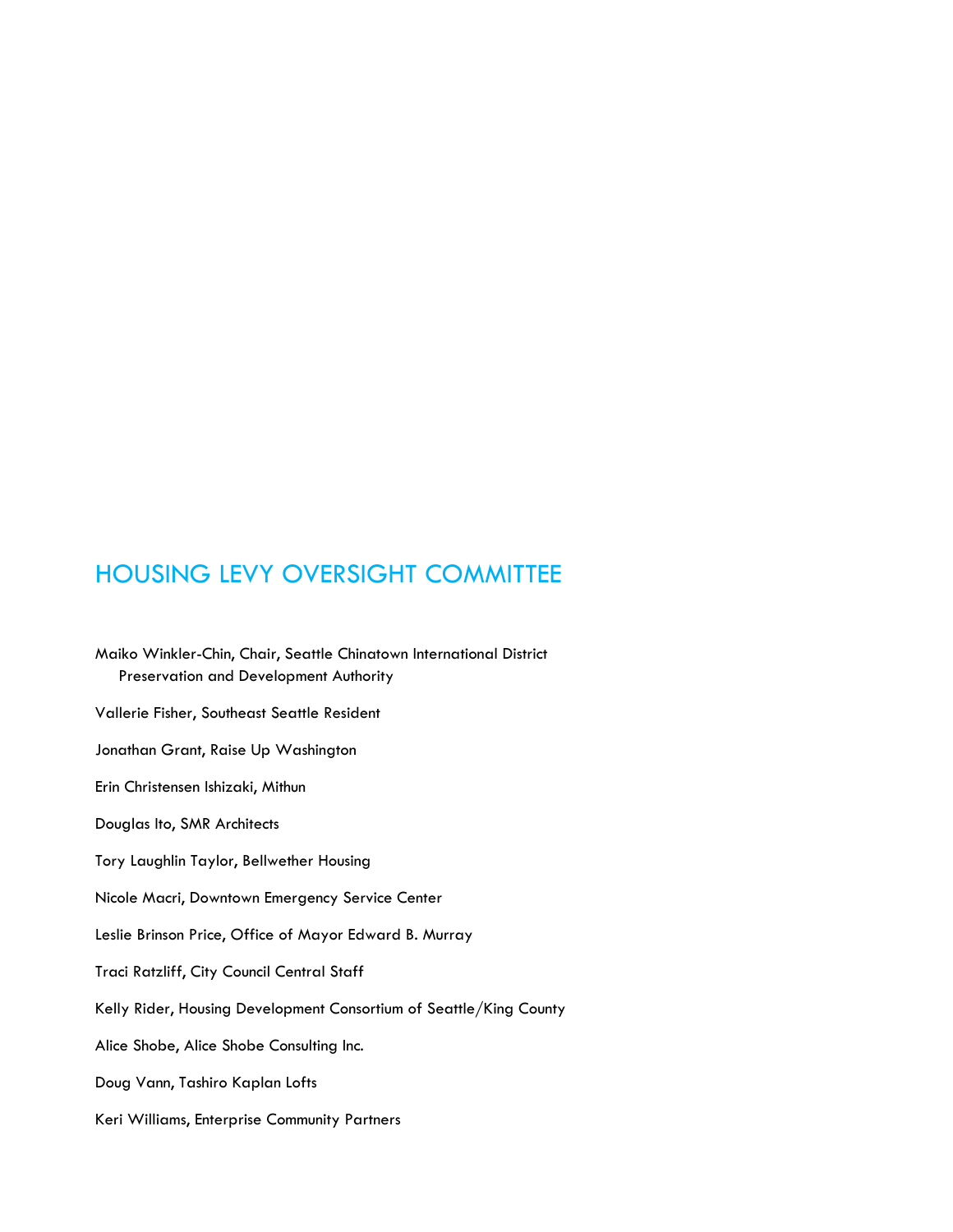

We are pleased to present this 2015 Report of Accomplishments for the Seattle Housing Levy.

Seattle's Housing Levy is a unique resource and one that we are very proud of. It is the foundation of our City's efforts to address the housing needs of our lowest income and most vulnerable residents. As Seattle continues its rapid growth, the Levy gives us a major tool to work towards an equitable city.

One reason the Housing Levy is a significant resource is because it enables our community to attract and leverage other public, private and philanthropic resources: each City dollar in rental housing development leverages \$3 from other sources. The Levy also provides housing operating funds that, along with vouchers from the Seattle Housing Authority, ensure that we can serve formerly homeless residents and others who need supportive housing. The Levy operating funds enable our community to secure significant federal homelessness funding, so residents can pay rents they can afford and buildings can operate successfully.

At the completion of its sixth year, the Housing Levy is clearly keeping its promise to Seattle voters. Each Levy program has already exceeded, or is on track to meet, its performance goal by the end of this year. More importantly, Housing Levy investments are changing the lives of thousands of Seattle families and individuals for the better. By the end of 2015:

- 2,184 apartments have been produced or preserved, and will serve families with children, seniors, people with disabilities, and formerly homeless people for 50 years or more. In addition, five previously-funded buildings were upgraded, extending their years of service as affordable housing.
- 2,442 families and individuals received emergency rent assistance and services. Rent assistance averaging just \$1,776 per household helped families maintain stable housing, preventing eviction and potential homelessness.
- 144 low-income households received a loan to purchase their first home; another 43 loans are projected as Levy funds are used for home purchases.

In 2015, Levy funds were awarded for 269 affordable apartments that will serve low-wage workers and their families, homeless families and veterans, and chronically homeless people with disabilities. In addition, the City's overall funding of affordable rental housing was boosted by revenues from City incentive programs. The Office of Housing received substantial payments from commercial and residential developers taking advantage of City land use codes that allow increased development in exchange for affordable housing contributions. The unusually high level of incentive zoning (or Bonus) funding in 2015 supported larger Levy-funded projects, as well as three additional developments that

Seattle Office of Housing | PO Box 94725, Seattle, WA 98124 | 700 Fifth Ave, Suite 5700, Seattle, WA 98104 | 206.684.0721 | seattle.gov/housing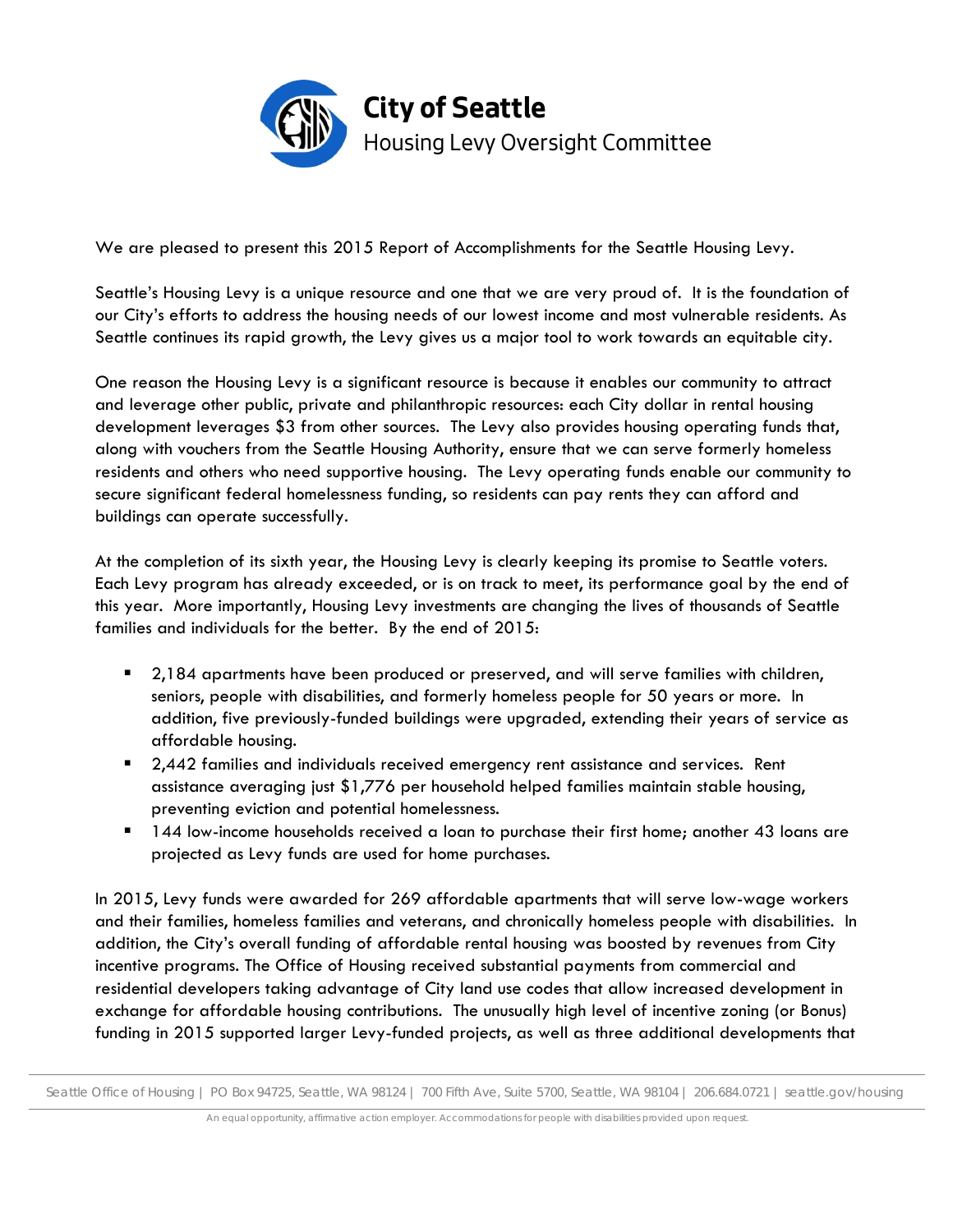February 29, 2016 Page 2

> did not receive Levy funding, for a total of 898 new units. Levy investment reduced rents in a portion of the units to 30% of median income. However, due to the financing used for these projects, most of the additional housing units are affordable at 50% and 60% of area median income.

> The 2015 funding round illustrates the challenge of producing housing for the lowest income Seattle residents. The lack of capital, operating and services funding needed to house extremely low income and formerly homeless residents limits our efforts to serve those with the greatest need.

We offer these observations both in support of increasing the size of the Housing Levy and to encourage the City and broader community to advocate strongly for other capital, operating and services funding. While the Housing Levy is meeting its goals, current resources are clearly not enough to meet housing needs of low-income people in this increasingly expensive city. This is the time to increase our efforts to create an affordable and equitable city.

Sincerely,

Maiko Winkler-Chin Chair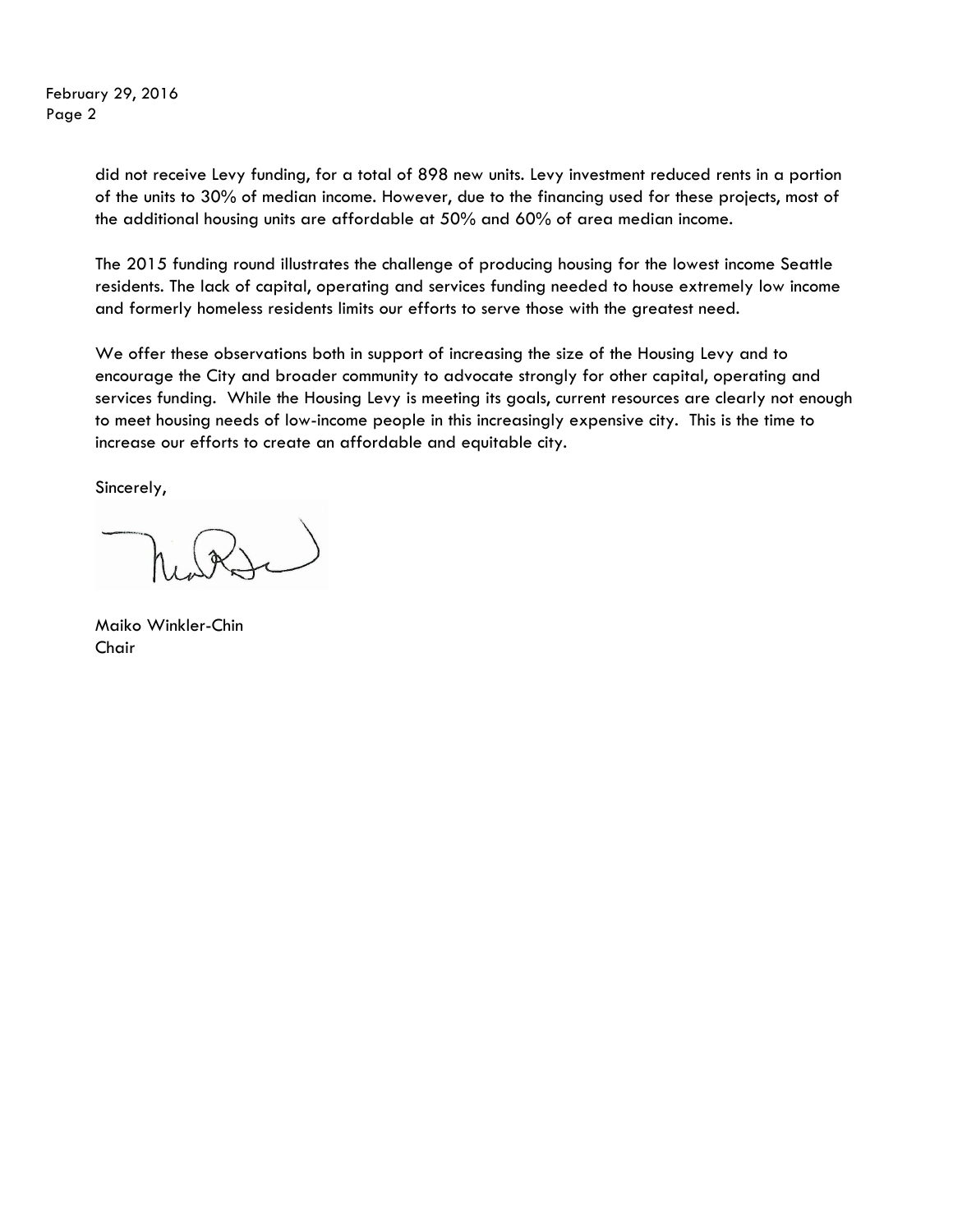# TABLE OF CONTENTS

| About the 2009 Seattle Housing Levy 3      |  |
|--------------------------------------------|--|
| Rental Production & Preservation Program 6 |  |
| Acquisition & Opportunity Loans  11        |  |
| Operating & Maintenance Program  12        |  |
| Rental Assistance Program  13              |  |
|                                            |  |
|                                            |  |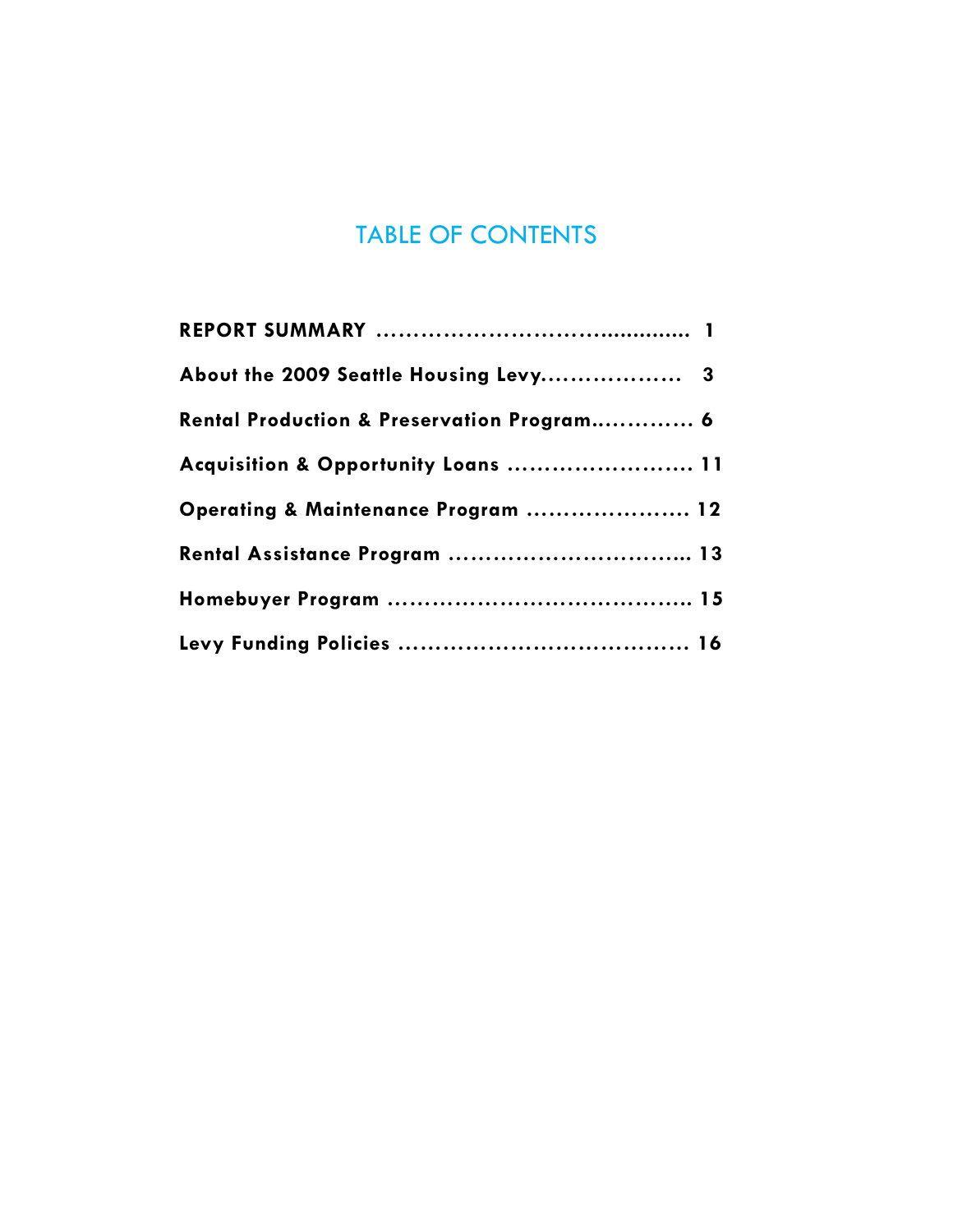# REPORT SUMMARY

#### **2009 Seattle Housing Levy Funding and Production – 2010 to 2015**

At the end of year six of this seven-year Housing Levy, each program is on track to meet or exceed performance goals by the end of this year.

The largest Levy program, Rental Production & Preservation, has now invested over \$88.5 million in 34 rental housing projects. These developments – both new construction and acquisition and rehabilitation of existing buildings – provide 2,184 affordable apartments for low-income Seattle residents for a minimum of 50 years, exceeding the Levy goal of 1,670 units. The program also funded improvements to five buildings with 410 units that had previously received City funding. These critical upgrades extend the useful life of the building and provide additional years of affordable housing for low-income residents.

The Homebuyer Assistance Program has exceeded its goal with 187 home purchases projected using funds already allocated. The Rental Assistance Program's funding and performance reflects four years of operation, with thousands of families and individuals receiving emergency assistance to prevent homelessness; its program goal will be met this year. Acquisition & Opportunity loans provided short-term loan financing to acquire development sites in the slow economy of 2010-2012. The A & O loans are all now repaid; owners secured sites for 234 rental and ownership units and the projects are completed or under development.

|                                                                       |                                                  | <b>Funding</b>                                  | <b>Housing Produced</b>                |                                         | <b>Status:</b>                        |
|-----------------------------------------------------------------------|--------------------------------------------------|-------------------------------------------------|----------------------------------------|-----------------------------------------|---------------------------------------|
| <b>Levy Program</b>                                                   | <b>Total Levy</b><br><b>Funding</b><br>2010-2016 | <b>Funding</b><br><b>Committed</b><br>2010-2015 | <b>Levy Goals</b><br>2010-2016         | Housing<br><b>Outcomes</b><br>2010-2015 | <b>Exceeding</b><br>goal,<br>On track |
| <b>Rental Production</b>                                              |                                                  |                                                 | 1,670<br>rental units                  | 2,184<br>units added                    |                                       |
| & Preservation                                                        | \$104 M                                          | \$88.5 M                                        | no goal for<br>reinvestment            | 410<br>reinvestment<br>units            | $\checkmark_+$                        |
| <b>Acquisition &amp;</b><br>Opportunity Loans <sup>1</sup>            | \$6.5 M                                          | \$7.9 M                                         | 175<br>housing units                   | 234                                     |                                       |
| <b>Operating &amp;</b><br><b>Maintenance</b>                          | \$14.4 M                                         | \$12 M                                          | 220<br>rental units                    | 207                                     |                                       |
| <b>Rental Assistance/</b><br><b>Homelessness</b><br><b>Prevention</b> | \$4.25 M\$                                       | \$3.4 M                                         | 3,025<br>households<br>$(2012 - 2016)$ | 2,442<br>$(2012 - 2015)$                |                                       |
| Homebuyer<br><b>Assistance</b>                                        | \$9.1 <sub>M</sub>                               | \$5.8 <sub>M</sub>                              | 180<br>home purchases                  | 144 closed<br>loans<br>43 projected     |                                       |

<sup>1</sup> Acquisition & Opportunity Loans are short-term loans made with other Levy program funds that are not yet expended. The program *stopped making new loans at the end of 2012. In this table, if Levy funds were used for permanent financing, the units are shown as production for both the A & O Loan and the Rental or Homebuyer program.*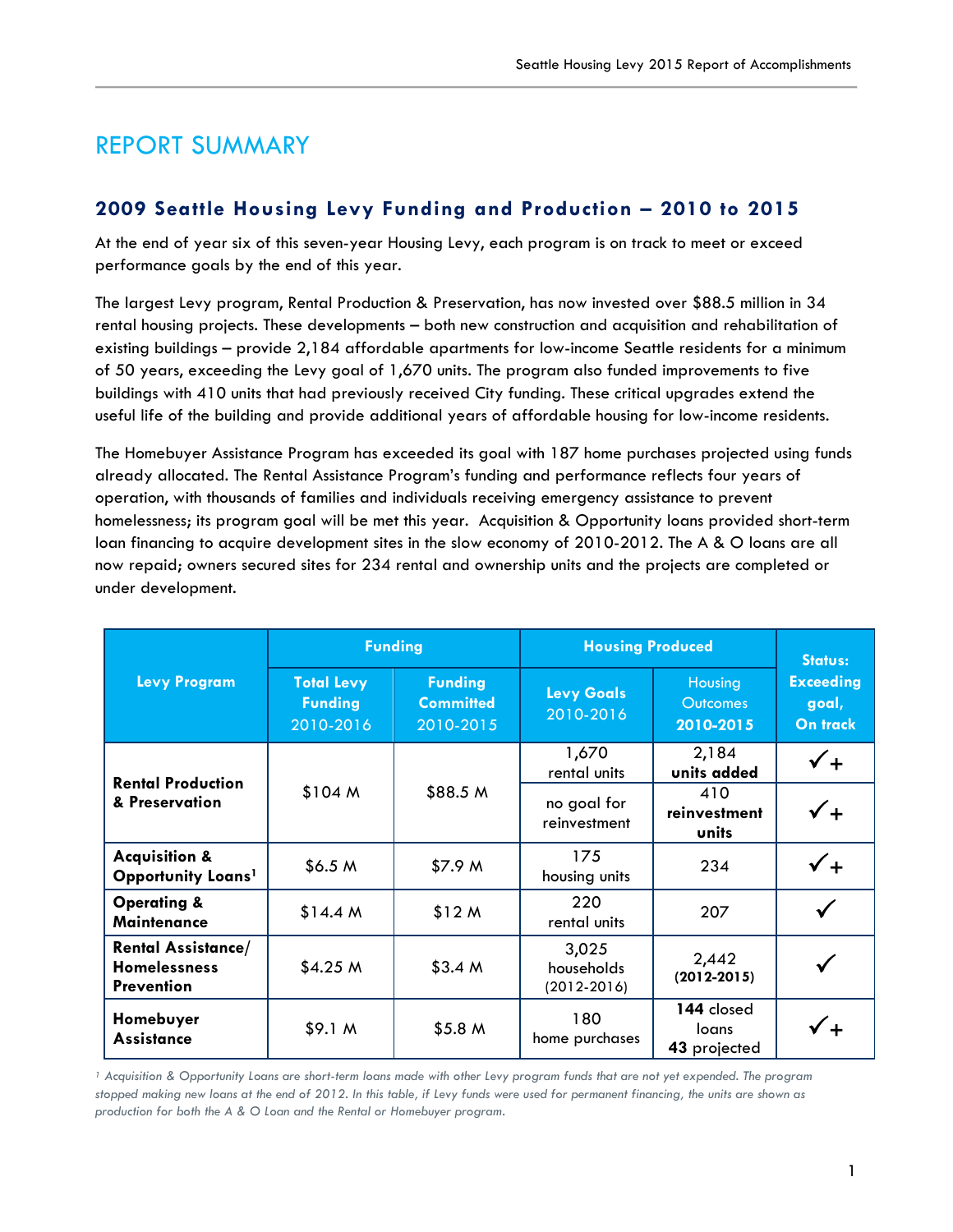#### **Housing Levy Funding in 2015**

In 2015, the sixth year of the current Housing Levy, three programs awarded funding:

- **Rental Housing Program** funds new construction or acquisition/rehabilitation projects; the housing serves eligible residents for a minimum of 50 years. The Program awarded \$14.6 million in Levy funding to four housing projects with 485 affordable apartments, 269 of these are Levyfunded units. These four projects also received \$21.6 million in other City housing funds. One additional project received supplemental Levy funding of \$600,000 to fill an unanticipated funding gap.
- **Rental Assistance/Homelessness Prevention Program** provides short term assistance to families and individuals who are at risk of eviction and homelessness. The Program funded seven community-based organizations that assisted 560 households to prevent eviction or transition from homelessness to housing. This short term assistance provides lasting results: 83% of households were in stable housing six months after assistance ended.
- **Homebuyer Program** creates affordable homeownership opportunities through low-interest deferred loans to first-time homebuyers and loans to nonprofits for affordable developments. The Program committed \$575,000 million in Levy funding to two lending programs that will assist approximately 15 first-time home buyers over the next 12 to 18 months. City funds will be used both for purchase of permanently affordable homes and for deferred loans that will be repaid and made available for future homebuyers.

Two Levy programs did not award funds in 2015:

- **Operating & Maintenance Program** provides annual subsidies for buildings that serve extremely low-income residents who pay very low rents that are insufficient to support building operations. O&M funding awards are made when the Levy-funded building is under development and will be occupied within the next year and have traditionally provided been used to match federal operating and service funding. Because no federal resources were available for Cityfunded projects in 2015, no O&M funds were awarded this year. Funding remains available for one more project in the final year of the Levy.
- **Acquisition & Opportunity Loans** were offered in the first three years of the 2009 Housing Levy to take advantage of strategic site acquisitions during the economic downturn. The Program exceeded its production goal, and all projects are now complete or under construction. Acquisition loans continue to be available on a limited basis through the Rental Housing and Homebuyer programs.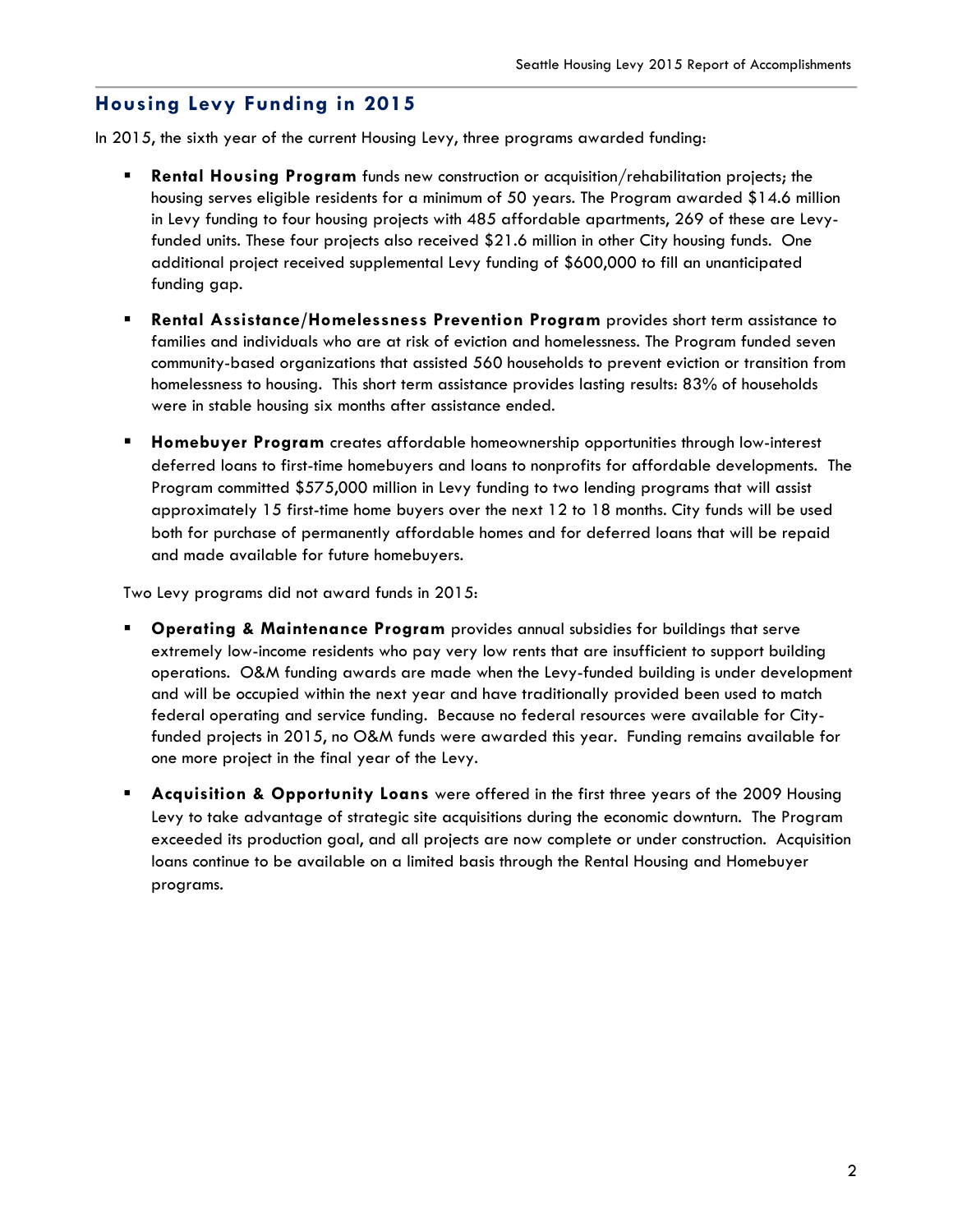# ABOUT THE 2009 SEATTLE HOUSING LEVY

#### **An opportunity to live in a safe, affordable home**

In November 2009, Seattle voters passed a \$145 million property tax levy to provide affordable housing opportunities for low-income Seattle residents. The levy provides funding for seven years, 2010 to 2016.

Housing Levy funding directly assists some of the most vulnerable people in our community – homeless families and individuals, seniors and people with disabilities living on fixed incomes – as well as people working for low wages who struggle to make ends meet. Levy programs create and preserve affordable rental housing, provide loans to low-income first-time homebuyers to purchase a home, and provide emergency rent assistance to people facing eviction and homelessness. Seattle voters approved the first housing bond for senior housing in 1981 as well as four subsequent housing levies to renew and grow these critical programs. There are now over 12,500 City-funded homes for lower-income Seattle residents. In addition, over 800 homebuyers purchased their first home with affordable City-funded loans.

#### **Affordable Rental Housing**

More than half the Levy's Rental Production & Preservation Program funding is dedicated to serving households earning below 30% of the median income, up to \$18,850 for a single person or \$24,250 for a three-person family. This housing serves our neighbors with the fewest resources – seniors and people with disabilities who live on social security alone, people supporting dependents with low wage jobs, and those unable to find full-time work. This housing also assists people experiencing the crisis of homelessness – families facing economic hardship or domestic violence, and people with physical and mental disabilities. The Levy Operating & Maintenance Program, and Section 8 vouchers from the Seattle Housing Authority, help ensure this housing is financially feasible and well maintained.

The rest of the Rental Production & Preservation funding provides affordable housing for people earning up to 60% of median income, about \$37,680 for a single person or \$48,420 for a family of three. People in this income bracket provide valuable everyday services to Seattle residents and visitors – food service workers, retail sales persons, social services providers, and office support staff. Still, they have difficulty finding affordable rents near their jobs.

#### **Preventing Homelessness**

Levy funding provides rental assistance to help individuals and families manage short-term economic crises to prevent homelessness. For those who have become homeless, rental assistance helps them to rapidly regain stable housing. Households with incomes up to 50% of median income are eligible for assistance; the vast majority of assisted residents are below 30% of median incomes. The vast majority of households are in stable housing at program exit and six month after rent assistance ends, demonstrating that a small amount of financial help can make a huge impact.

#### **Homeownership Opportunities**

The Homebuyer Program provides affordable loans to first-time buyers earning up to 80% of area median income, up to \$46,100 for a single person and \$59,250 for a three-person family, giving them an opportunity to live close to where they work. These families include a variety of moderate-income workers, such as hotel, office and retail workers, teacher's aides and other school employees, people working in health care, and people providing technology support.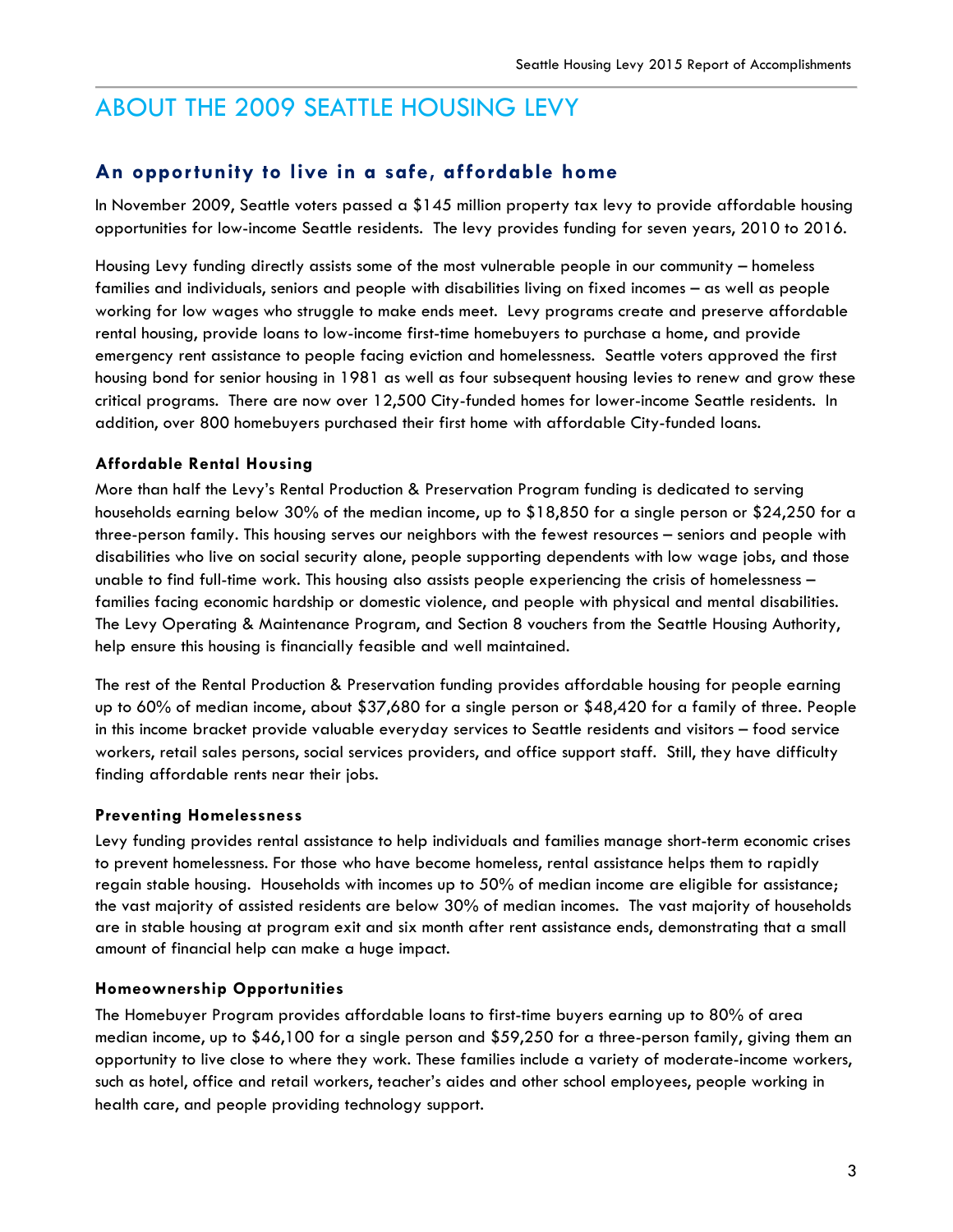#### **Meeting the Needs of a Diverse City**

The Housing Levy is one of the City's most important tools to address economic and racial disparities in housing and make Seattle a more equitable city. One important measure of disparity is severe cost burden. Among Seattle residents, extremely low income households, people of color, and seniors are all more likely to pay more than half their income for rent. Racial disparities for renter and owner households are illustrated in the following table. All Levy programs collect demographic data about the households served to ensure that programs are serving those most in need. Demographic data for rental housing is shown below. Demographic data for households receiving rental assistance is on page 14, and for homebuyers on page 16.



**Severely Cost-Burdened Households, By Race**

U.S. Census Bureau 2006-2010 American Community Survey 5-Year Average, Seattle

#### **Rental Production & Preservation Program**

Demographic data is collected for all properties that have been in operation for a year or more, and include all households who reside in the housing over the course of the year. In 2014, the most recent available data, 13,870 households were served in 11,707 housing units.

Race/Ethnicity: City-funded housing serves a higher proportion of people of color, 66%, than is represented in Seattle's lower-income renter population as a whole. The table shows resident race and ethnicity compared to Seattle renter households below 80% of median income. Black/African American households make up 29% of residents in City-funded housing, compared to 12% of low-income Seattle renters.

| Demographics-<br><b>Race</b>                    | <b>Rental</b><br><b>Housing</b><br>Program* | <b>Seattle</b><br>Renters,<br>$80\%$ AMI** |  |
|-------------------------------------------------|---------------------------------------------|--------------------------------------------|--|
| White                                           | 44%                                         | 61%                                        |  |
| Black/African<br>American                       | 29%                                         | 12%                                        |  |
| Asian/Pacific<br>Islander                       | 12%                                         | 15%                                        |  |
| Hispanic                                        | 5%                                          | 8%                                         |  |
| Multi-Racial                                    | 6%                                          | 4%                                         |  |
| American Indian,<br>Alaska Native               | 3%                                          | $1\%$                                      |  |
| *Seattle Office of Housing, 2014 occupancy data |                                             |                                            |  |
| ** U.S. Census Bureau 2006-2010 ACS 5-Year      |                                             |                                            |  |
| <b>Average, Seattle</b>                         |                                             |                                            |  |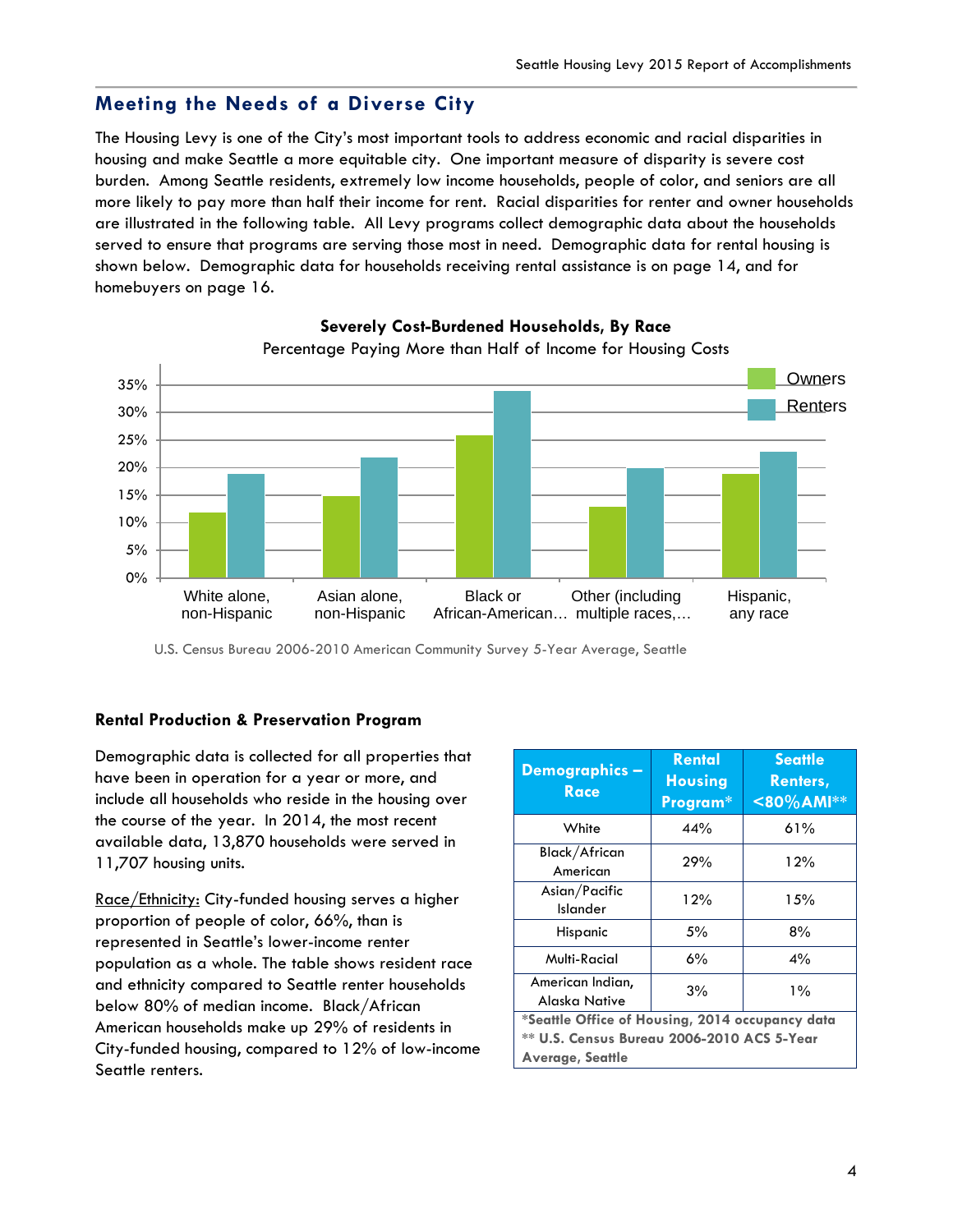Special Needs Residents: Just over half of households residing in City-funded housing in 2014 were identified as having special needs. The largest categories were seniors/frail elderly, mental illness/chemical dependency, and multiple special needs. Some residents, but not all, resided in housing where on-site services were provided for the particular special needs population. Others occupied affordable apartments available to any income-eligible household.

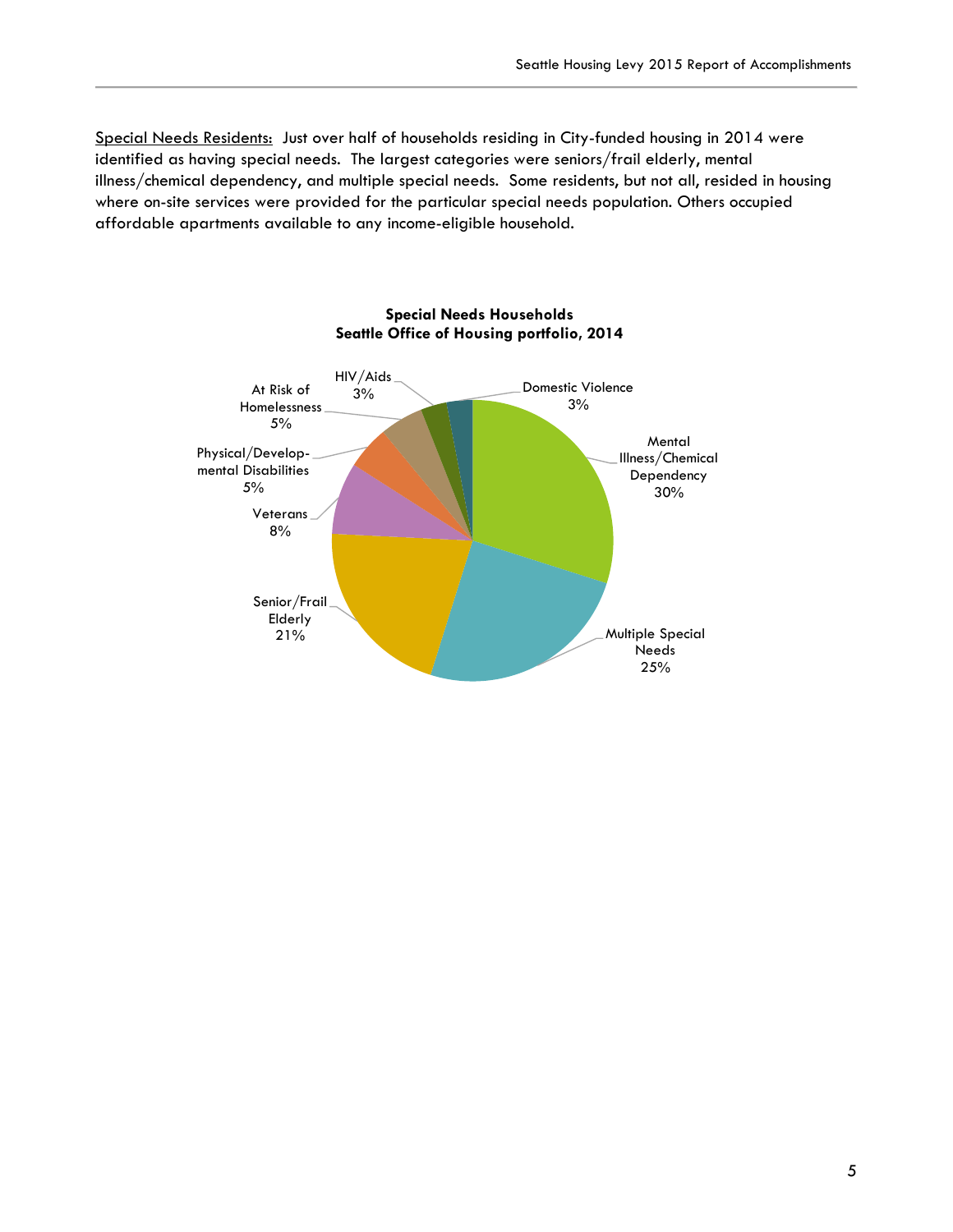# RENTAL PRODUCTION & PRESERVATION PROGRAM

The largest Levy program provides approximately \$14.7 million annually in capital funds to support development of affordable rental housing. Levy funds serve vulnerable people in communities throughout the city, and leverage other public and private investment for housing development and operations.

- The program funds new construction or acquisition/rehabilitation to preserve housing, and the housing serves eligible residents for a minimum of 50 years. A large proportion of housing provides supportive services for residents with special needs.
- Physical inspections and annual compliance reporting ensures that the housing is well maintained, serves the intended resident population, and is financially viable.

#### **2015 Funding Summary**

The Rental Housing Program awarded \$15.2 million in Housing Levy funds and \$21.6 million in other Cityadministered funds to four new Levy projects and one previously funded project. The four new projects contain 485 City-funded affordable apartments, of which 269 are Levy-funded. Taken together with prior-year funding, these 269 units bring cumulative Levy production to 2,184 units.

The four new Levy projects address several Rental Housing priorities:

- Housing for the homeless and people with disabilities: Projects will provide 91 units of supportive housing for homeless single adults with disabling conditions, 40 units of housing and services for homeless families and individuals, and 10 units for homeless veterans.
- Housing for low-wage workers and their families: Three projects provide housing for low-wage households at 30%, 50% and 60% of area median income. The projects include family-sized housing, including 108 two-bedroom and 29 three-bedroom apartments.
- Housing near transit: One project is within walking distance of the new University District light rail station. All project locations have regular transit service.

In 2015 OH awarded a record amount of funding: over \$68 million in City-administered funds. Collectively these funds will support development of seven projects comprising 898 units, as well as reinvestment to rehabilitate two small buildings serving homeless youth and young adults. The exceptional volume of funding derives primarily from payments made to OH under the City's incentive zoning (or "bonus") program. The Office of Housing received substantial payments from commercial and residential developers taking advantage of City land use codes that allow increased development in exchange for affordable housing contributions. Three projects (406 affordable units) and the one reinvestment project (26 units) were supported wholly from non-Levy sources. Even within the four Levy-funded projects, Levy proceeds were heavily leveraged with other City-administered fund sources; this mix of funding supported larger developments than typically funded. For this reason this report distinguishes between individual units attributed to Levy funds as opposed to those units financed with other City resources. Information about all of these housing projects can be found at Seattle.gov/housing.

The following table details each of the four Levy-funded projects from the 2015 funding round. A total of 269 units are attributed to the Levy out of the four projects' 485 total units. The total Levy investment in these projects is \$14.6 million. An additional \$600,000 in Levy funding was awarded to a project initially funded in 2014; the additional funding will help address an unanticipated gap in development financing.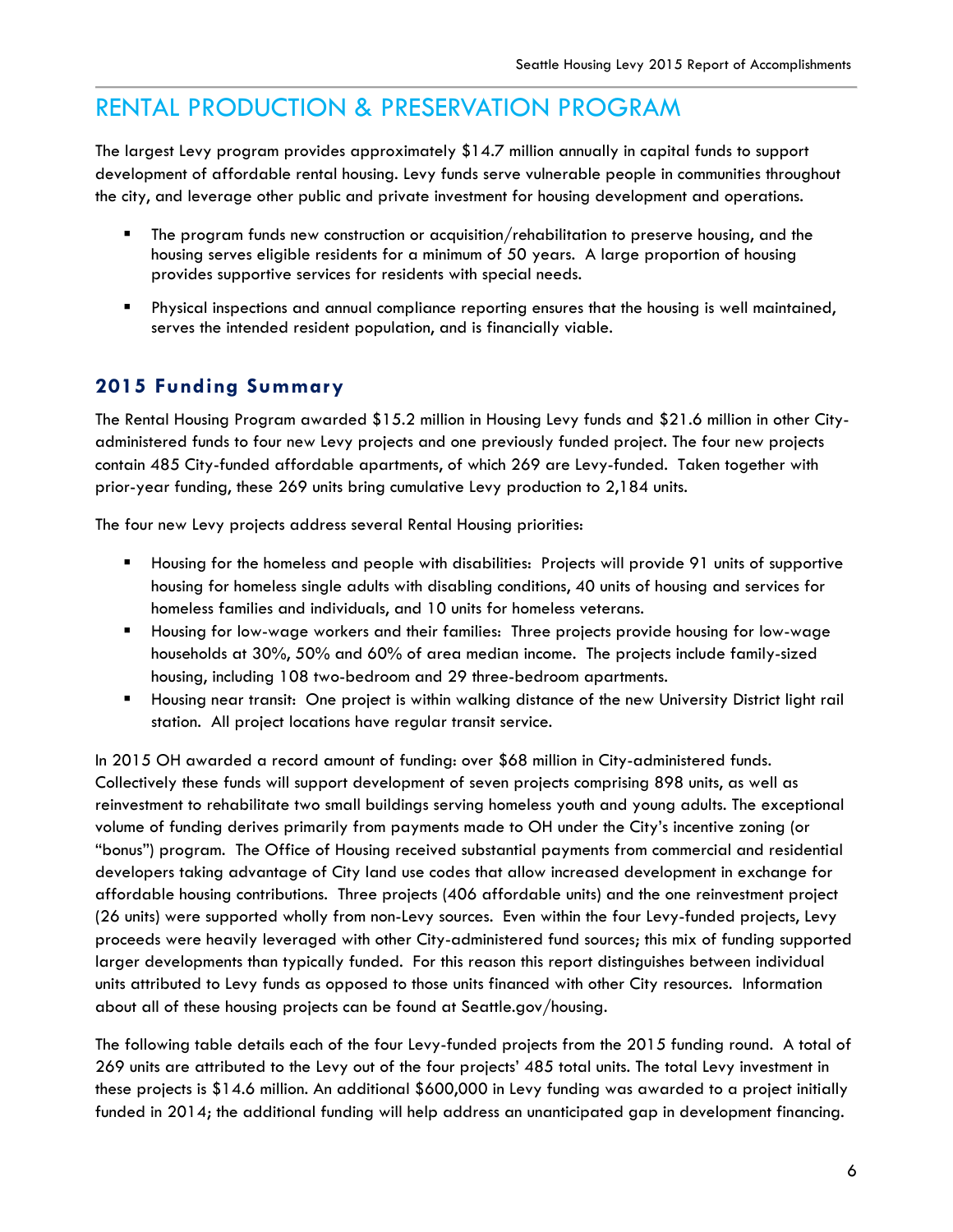| <b>Project Sponsor</b>                                                                                                     | <b>Project</b>                                                                                                                                                                                                                                                                                                                                                                                                                                                                                                                                                               | <b>Total</b> | Levy      | <b>Capital Funding</b>                                  |                                     |  |
|----------------------------------------------------------------------------------------------------------------------------|------------------------------------------------------------------------------------------------------------------------------------------------------------------------------------------------------------------------------------------------------------------------------------------------------------------------------------------------------------------------------------------------------------------------------------------------------------------------------------------------------------------------------------------------------------------------------|--------------|-----------|---------------------------------------------------------|-------------------------------------|--|
| <b>Project Name</b><br>Location                                                                                            | <b>Description</b>                                                                                                                                                                                                                                                                                                                                                                                                                                                                                                                                                           |              | Unit<br>S | Levy \$                                                 | <b>Other City</b><br>S              |  |
| <b>Bellwether Housing</b><br><b>University District</b><br><b>Apartments</b><br>4738 15th Ave NE                           | Construction of a mixed-income affordable<br>building close to the planned University<br>District light rail station. Provides a mix of<br>unit sizes, including 33 2-bedroom and 20<br>3-bedroom. Apartments are primarily<br>affordable at 60% AMI, with 13 units at<br>50% AMI, and 40 units dedicated to<br>homeless individuals and families at 30%<br>AMI. Compass Housing Alliance will provide<br>services to residents transitioning from<br>homelessness.                                                                                                          | 132          | 70        | \$1.44 M                                                | \$5.67 M                            |  |
| <b>Capitol Hill Housing</b><br>Liberty Bank Building<br>2320 E Union St                                                    | Construction of affordable housing, with a<br>mix of studio, one-bedroom and two<br>bedroom apartments, in the Union-Jackson<br>area at the site of the historic Liberty Bank.<br>Affordability is primarily at 60% AMI,<br>with 10 units at 50% AMI. Eighteen units will<br>affordable at 30% AMI, with 10 of these<br>dedicated to homeless veterans.                                                                                                                                                                                                                      | 114          | 40        | \$4.3 <sub>M</sub>                                      | \$7.9 M                             |  |
| <b>Downtown</b><br><b>Emergency Service</b><br><b>Center</b><br><b>Estelle Supportive</b><br>Housing<br>3501 Rainier Ave S | Construction of supportive housing, providing<br>studio apartment and on-site services for<br>chronically homeless single adults with<br>chemical dependency and mental illness.<br>Located close to transit, including light rail.<br>The building will have 24-hour staff, kitchen<br>and dining area with meals provided, and<br>indoor and outdoor common space.                                                                                                                                                                                                         | 91           | 91        | \$3.28 M                                                | \$1.51 M                            |  |
| <b>Mercy Housing</b><br><b>Northwest</b><br><b>Building 9</b><br>7101 62nd Ave NE                                          | Conversion and renovation of the former<br>Sand Point Naval Base barracks. A \$9.7<br>million State grant will support historic<br>preservation of the deteriorated structure,<br>vacant for nearly 20 years. Apartments are<br>primarily affordable at 60% AMI, with a<br>mix of units sizes include 2-bedroom and 3-<br>bedroom units for families. 20 units at 50%<br>AMI and 20 at 30% AMI will serve workers<br>with low wages. Includes on-site daycare,<br>indoor exercise space, community room and<br>computer lab and access to the amenities of<br>Magnuson Park. | 148          | 68        | \$5.54 M                                                | \$6.45 M                            |  |
| <b>Total - New</b><br><b>Development</b>                                                                                   |                                                                                                                                                                                                                                                                                                                                                                                                                                                                                                                                                                              | 485          | 269       | \$14.55 M                                               | \$21.55 M                           |  |
| Funding Amendment - Project previously received funding, not yet constructed                                               |                                                                                                                                                                                                                                                                                                                                                                                                                                                                                                                                                                              |              |           |                                                         |                                     |  |
| <b>Plymouth Housing</b><br>Group<br>7 <sup>th</sup> & Cherry Supportive<br>Housing<br>710 Cherry St                        | Construction of supportive housing for<br>chronically homeless individuals, with<br>substance abuse and mental health<br>services provided on site. Location near<br>First Hill medical centers provides health<br>care access for medically frail residents.                                                                                                                                                                                                                                                                                                                | 77           | 77        | \$600,000<br>amendmen<br>t<br>\$5.35 M<br>2014<br>award | \$2.1 <sub>M</sub><br>2014<br>award |  |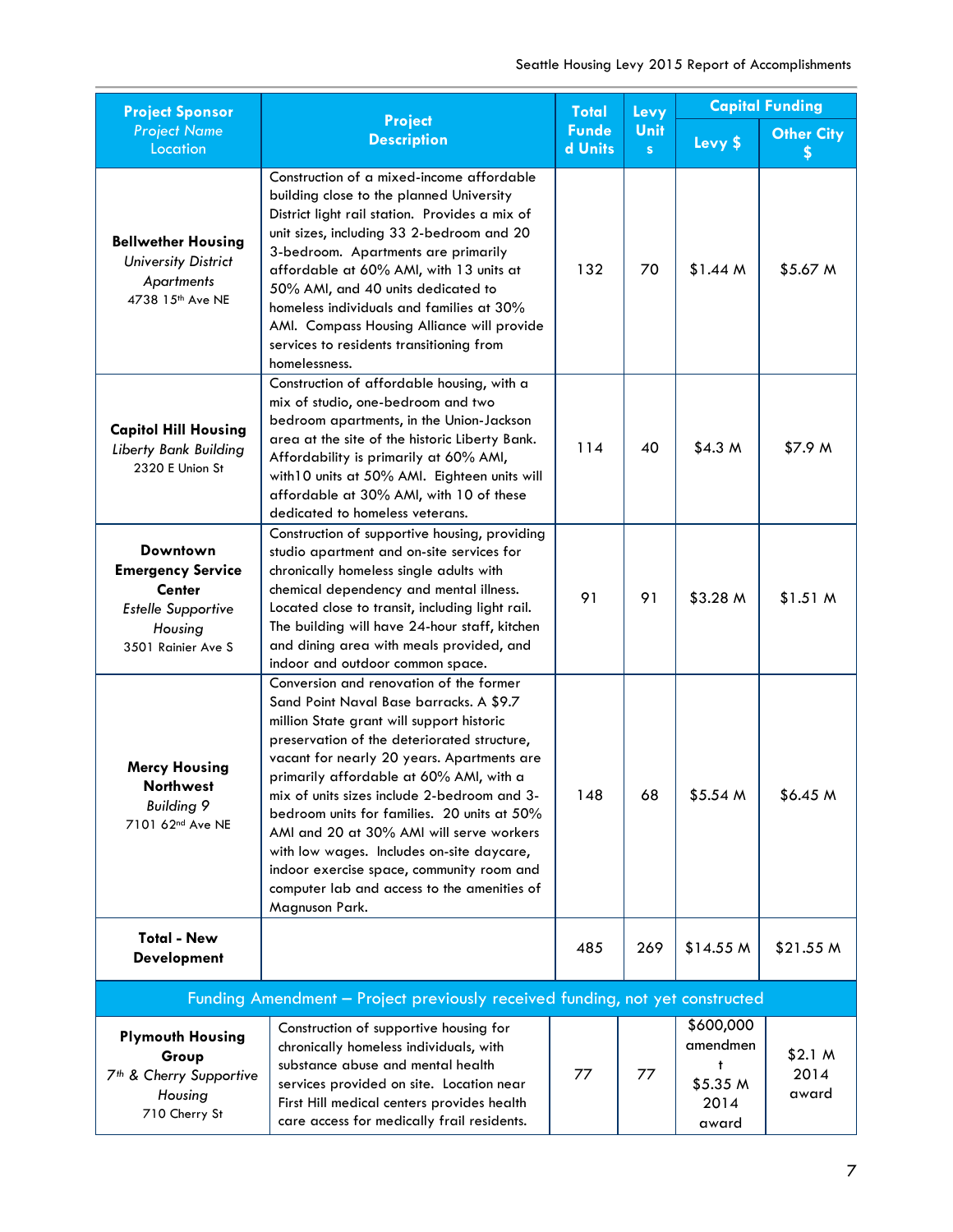#### **Housing Affordability**

Of the housing funded in 2015, 169 of the 269 Levy-funded apartments will serve extremely low-income households with incomes up to 30% of area median income (AMI). The balance will serve individuals and families up to 50% and 60% AMI. The allowable incomes and rents are indexed by household size and adjusted annually.

Over the first six years of the current seven-year Levy, 60% of the total Levy-funded units are restricted to households with incomes below 30% AMI.

The Levy's affordability policy focuses on dollars spent rather than units produced. It requires that at least 60% of program funding must support housing that will serve extremely low-income households at or

#### **Selected Income Levels for 2015**

**30% AMI** \$18,850 for a single person, \$24,250 for a three-person family

**50% AMI** \$31,400 for a single person, \$40,350 for a three-person family

#### **60% AMI**

\$37,680 for a single person, \$48,420 for a three-person family

below 30% AMI. No more than 10% of funding may serve households at 60% to 80% AMI. The remaining funding must support housing serving households at 30% to 60% AMI.

Inclusive of the 2015 funding round, 61% of Levy funding has been committed to housing for extremely low income households, consistent with the affordability policy described above. Significantly, the requirement is now resulting in higher levels of Levy investment to create deeper affordability (below 30% AMI) in units that would otherwise have served households in the 50% and 60% AMI range. The use of Levy dollars to include 30% AMI units in debt-financed projects that would traditionally serve higher income levels is a trend that will likely continue into the future.

The following table summarizes the Levy expenditures at various affordability levels for the years 2010 through 2015.

| <b>Affordability Level</b> | <b>Affordability Policy</b><br>% of Funds | <b>Funds Awarded</b><br>2010-2015 | <b>Percent of Funds</b><br><b>Awarded</b> |
|----------------------------|-------------------------------------------|-----------------------------------|-------------------------------------------|
| $0 - 30\%$ AMI             | At least $60\%$                           | $$54.1$ million                   | 61%                                       |
| $31 - 60\%$ AMI            | Up to $40\%$                              | $$34.4$ million                   | 39%                                       |
| $61 - 80\%$ AMI            | Up to $10\%$                              |                                   | $0\%$                                     |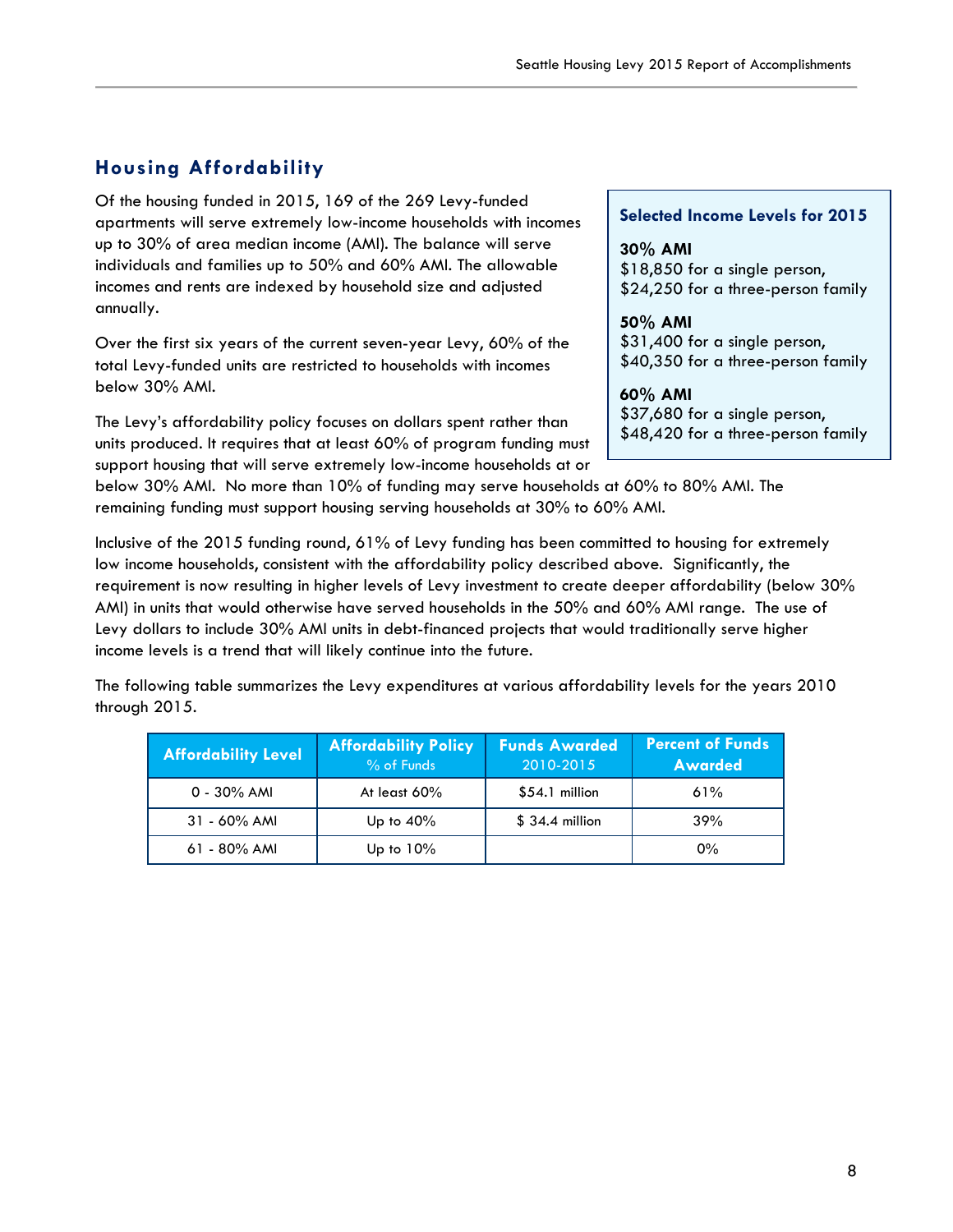#### **Housing Project Location, Size and Unit Mix**

The new housing developments funded this year include two Northeast Seattle sites, one Central Area site and one in Southeast Seattle. The Estelle Supportive Housing project serving homeless residents is entirely studio apartments; the other three developments have a combination of studios and one-, two-, and threebedroom apartments for individuals and families. Twenty-eight percent of units are family-sized (2+ bedrooms) compared with 24% family-sized units in OH's portfolio of funded projects.





1 Bdrm 176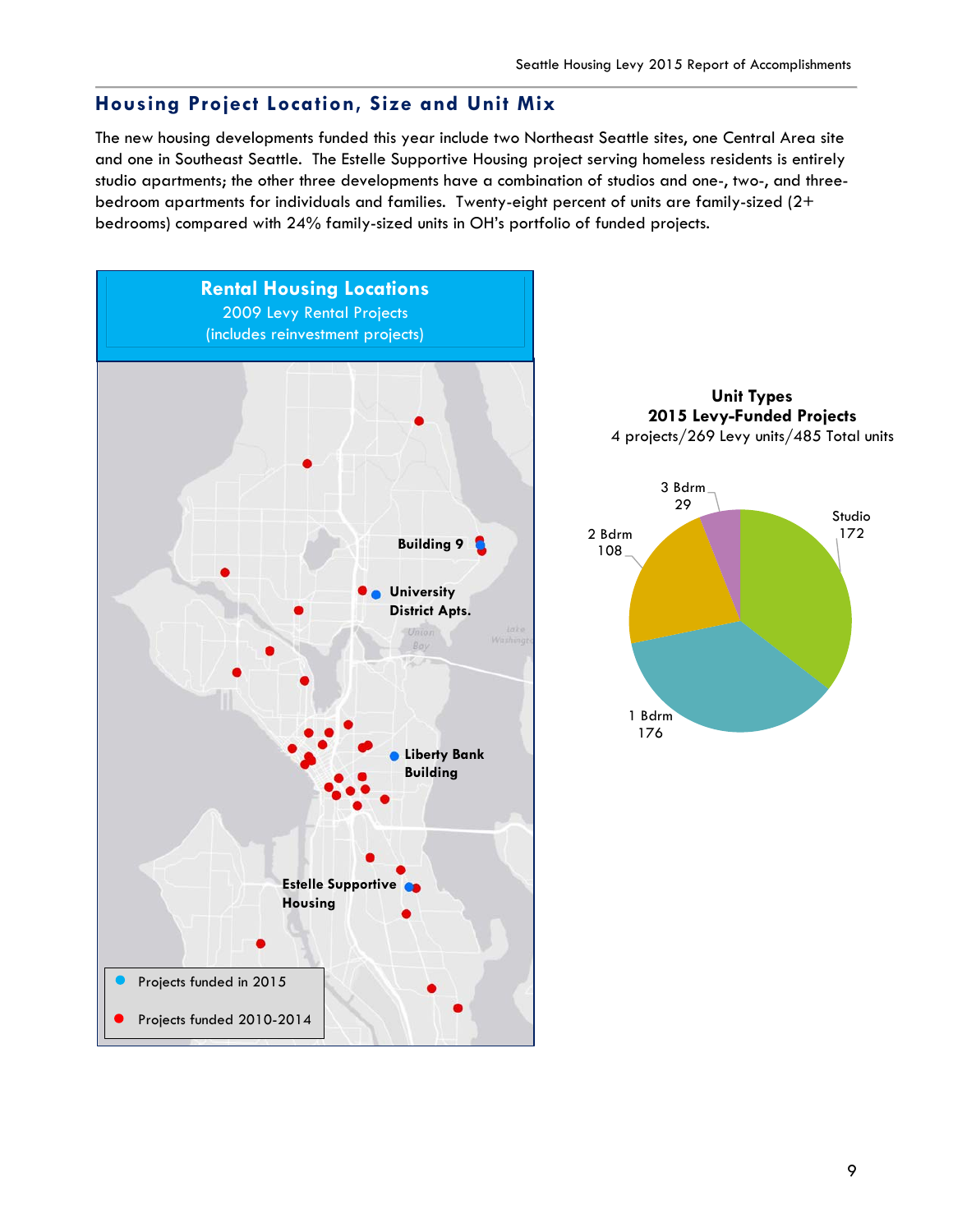#### **Capital Funds Leveraged**

The success of the Rental Housing Program depends on leverage of other public and private funds. Securing other capital sources is challenging as always, and City staff works closely with the State, County, Housing Finance Commission and other funding partners to align funding priorities whenever possible.

The following chart show the major sources of capital funds invested in 2015's four Levy projects. The \$36.1 million in City funding awarded to the four housing developments will secure an estimated \$114.6 million in non-City capital sources – resulting in over \$150 million in total capital investment in low-income housing construction and rehabilitation. Tax credit equity investment by private sector investors continues to be the largest source of funding by far, and is particularly critical to housing serving extremely low income residents. In addition, private sector lending is a significant source for housing developments that are able to support mortgage debt. The State Housing Trust Fund had limited funds available, however the Legislature's allocation of \$9.7 million for renovation and historic preservation of Building 9 at Sand Point boosted the Housing Trust Fund amount.



 \*City Incentive Zoning/Bonus funds and Federal HOME and CDBG funds administered by the Office of Housing

The total capital investment produces significant economic returns. It creates construction jobs and ongoing employment, and generates State and local revenue. Based on economic modeling by the National Association of Home Builders, the four new construction projects will result in \$56.9 million in income for construction workers and local businesses, \$10.8 million in local government revenue, and 784 jobs. The recurring economic impacts are \$12.9 million in business and employment income annually, \$2.5 million in local government revenue annually, and 214 ongoing jobs.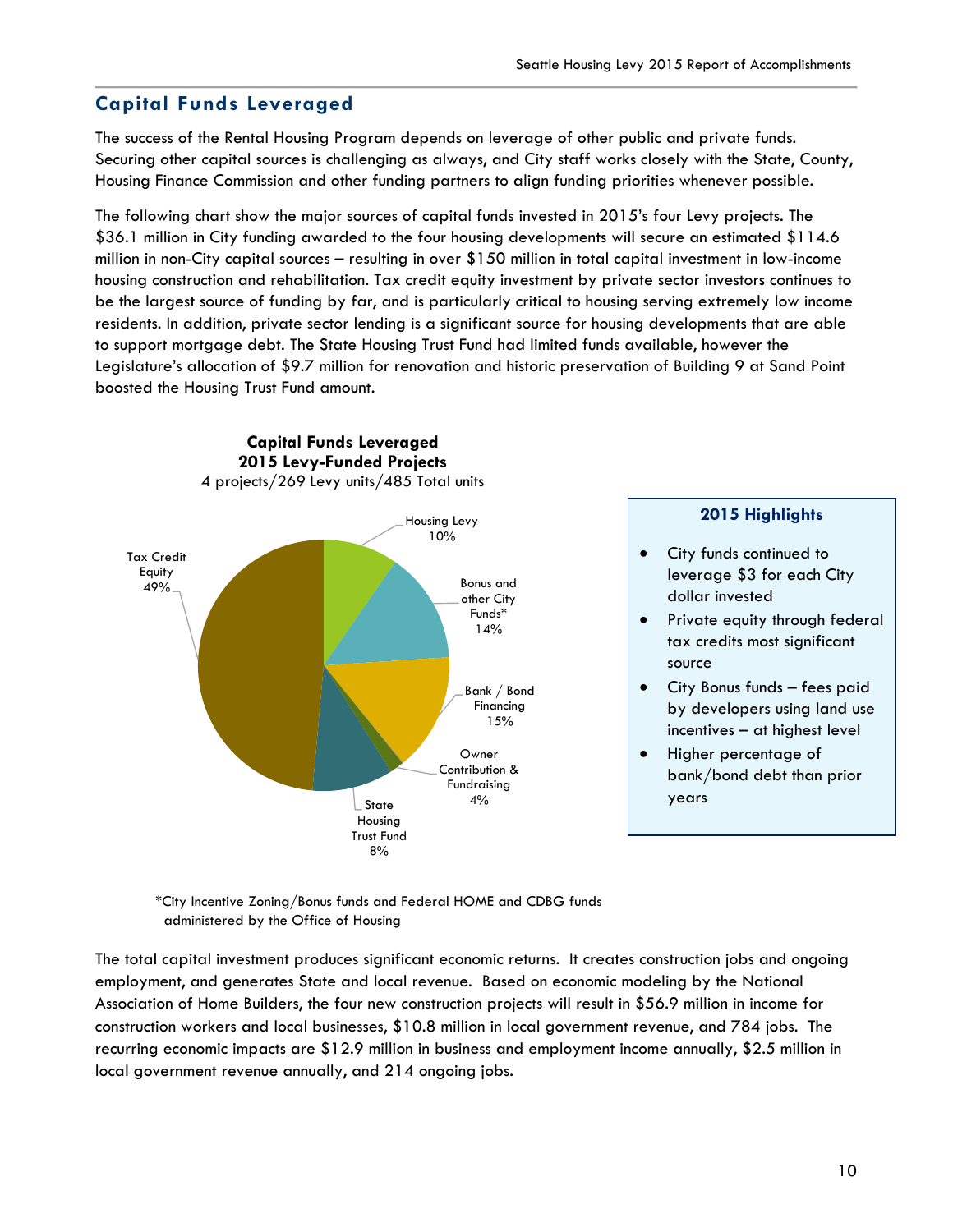# ACQUISITION & OPPORTUNITY LOANS

Acquisition & Opportunity (A & O) Loans were designed to respond to opportunities in a slower economic environment in the first years of the levy. They provided short-term financing for strategic acquisition of sites for low-income rental or homeownership housing development. The loans are repaid with permanent project financing, using City and non-City sources, producing housing with long-term affordability.

- Funding was prioritized for projects with a low acquisition cost and/or projects expected to leverage significant capital, operating or services funding. Acquisition financing was critical to achieving cost savings or leverage.
- **Preference was given to development in high-capacity transit station areas and** acquisition/rehabilitation of existing buildings.

#### **Available Funding**

The Levy authorized up to \$6.5 million at any one time for A & O Loans, using funds from other levy programs not yet needed for planned projects. In addition, the City Council authorized up to \$5 million in short-term lending using the fund balance of the Operating & Maintenance (O & M) Program from prior housing levies. Loans were made throughout the year to enable sponsors to acquire properties when they became available.

#### **Program Completion in 2012**

The A & O Loan program stopped making new loans in 2012.

Over three years, the A & O Loan program provided short-term acquisition loans for nine projects -- seven rental housing developments and two homeownership projects. By 2012, the A & O Loans program had achieved its goals and OH recommended that funds revolve back to Levy programs to be used for permanent financing. City Council authorized the Rental Housing and Homebuyer programs to continue provide short-term acquisition loans on a limited basis using Levy O & M Program funds.

All of the nine A & O Loans have been repaid and the projects are completed or under development.

| Year  | <b>Projects/Units</b> | <b>A&amp;O</b> Loans<br>(2009 Levy) | <b>Bridge Loans</b><br>(Levy O&M) |
|-------|-----------------------|-------------------------------------|-----------------------------------|
| 2010  | 4 projects/212 units  | $$2.3$ million                      | \$1.6 million                     |
| 2011  | 1 project/66 units    |                                     | \$800,000                         |
| 2012  | 4 projects/172 units  | \$5.6 million                       |                                   |
| Total |                       | \$7.9 million                       | $$2.4$ million                    |

#### **Summary of Levy A & O and Bridge Lending 2010 - 2012**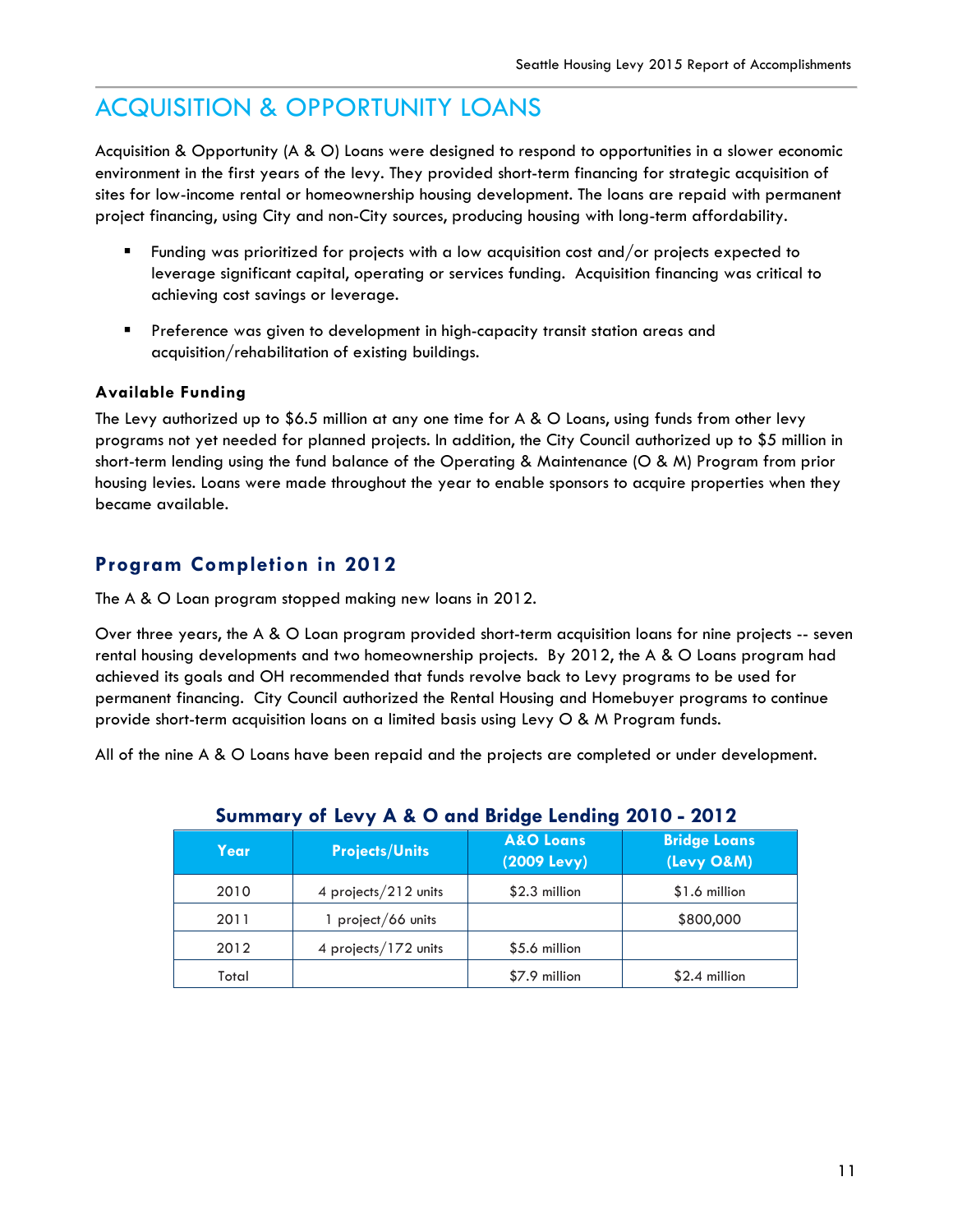# OPERATING & MAINTENANCE PROGRAM

The Operating & Maintenance (O & M) Program provides annual subsidies for buildings that serve extremely low-income and formerly homeless residents. Levy funds provide critical operating subsidy so housing can serve residents who pay very low rents that are insufficient to support building operations. Levy and other operating sources help ensure that the housing is well maintained and financially viable.

- Funds are awarded to housing that has received Levy capital funds and will serve residents below 30% of median income. Funding is typically provided one or two years after capital funding, matched with other funding for building operations and resident services.
- Projects receive a 20-year operating support commitment. Funds are allocated each year to fill the gap between project income and expenses, up to a maximum of \$2,500 per unit per year, with adjustments for inflation.
- Projects are reviewed in coordination with other funders through the King County Operating, Rent Assistance and Services (ORS) funding round, which allows strategic allocation of federal and local sources as projects come on-line.

#### **Operating Support Using Seattle Housing Authority Section 8 Vouchers**

The largest source of operating funds is 500 vouchers committed by Seattle Housing Authority over the seven-year Levy. Projects that receive Levy capital funding may apply for project-based Section 8 vouchers when the project will be ready for occupancy within a year. Section 8 vouchers must serve households with incomes below 30% of median income. Voucher awards are subject to the approval of the Seattle Housing Authority Director and availability of federal funds. To date, 323 of the 500 Section 8 vouchers committed to current Housing Levy have been awarded vouchers. The remaining vouchers are available for Levy-funded projects as they come on line. SHA is allocating additional vouchers to Levyfunded replacement housing at Yesler Terrace.

#### **Levy Funding Commitments**

Levy O&M funds have been awarded to three projects with a total of 207 O&M supported units. O&M funds were not awarded in 2015, and \$2.4 million remains to support one additional project in the current housing Levy. The following table shows the major sources of operating subsidy leveraged by Levy capital and O&M investment.

| <b>Project</b>                                                                            | <b>Units</b> | <b>O&amp;M</b> funding                         | Other operating sources*                                    |
|-------------------------------------------------------------------------------------------|--------------|------------------------------------------------|-------------------------------------------------------------|
| <b>Cottage Grove Supportive</b><br><b>Housing</b><br>Downtown Emergency Service<br>Center | 66           | \$70,000 in first year<br>\$2m 20-year est.    | McKinney (\$500,000/year)<br>King County MIDD<br>United Way |
| <b>Caroline W Apartments</b><br>Community House Mental Health                             | 44           | \$110,000 in first year<br>\$3.3m 20-year est. | King County mental health<br>(\$264, 240/year)<br>State O&M |
| <b>Interbay Supportive Housing</b><br>Downtown Emergency Service<br>Center                | 97           | \$215,820 in first year<br>\$6.7m 20-year est. | McKinney (\$940,000/year)                                   |

\*First year funding estimate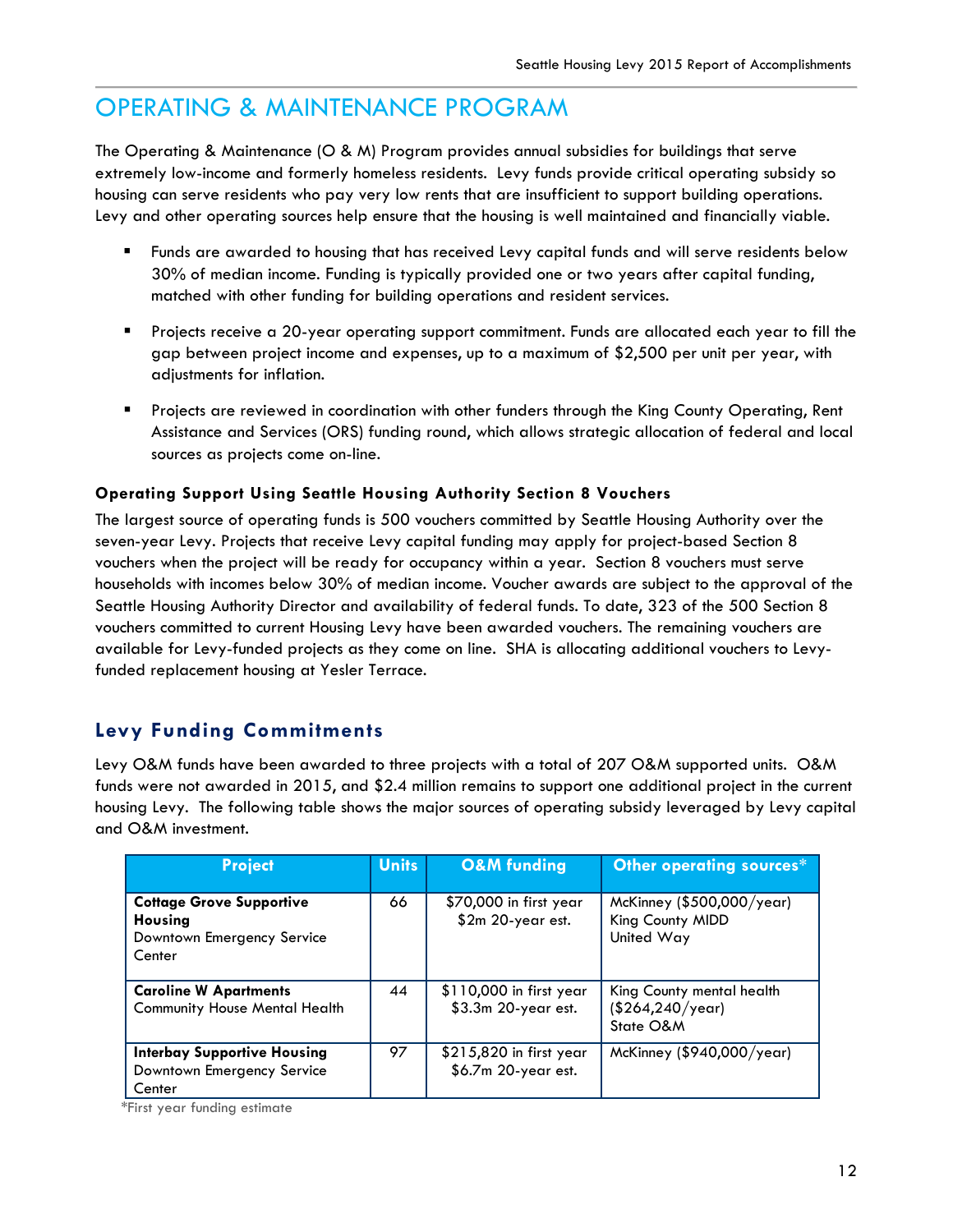# RENTAL ASSISTANCE PROGRAM

The Rental Assistance Program funding supports homeless prevention and housing stabilization programs administered by the Seattle Human Services Department (HSD). The program serves families and individuals who are at risk of homelessness or experiencing homelessness. Beginning in 2012, approximately \$849,000 is available annually. The program goal is to assist 605 households annually and evaluate their housing stability six months after rental assistance ends.

- The program provides short-term (one to three months) or mediumterm (up to six months) rental assistance for households with incomes up to 50% area median income (AMI) who are at imminent risk of eviction and homelessness.
- $\blacksquare$  Levy funding is used for rent assistance, security and/or utility deposits, move in costs, and rental and utility arrears.
- Program activity and performance are monitored with the region's Homelessness Management Information System, Safe Harbors.

#### **Participating Agencies** *Referrals through 2-1-1*

- Interim Community Development Association
- Muslim Housing Services
- Neighborhood House
- Solid Ground
- Wellspring Family Services
- YMCA of Greater Seattle
- YWCA Seattle-King-Snohomish Counties

#### **2015 Funding Summary**

Levy funds totaling \$994,555 were expended by seven community-based nonprofit agencies to provide rental assistance through eight unique programs. The homelessness prevention and rapid rehousing provider agencies offer rich culturally and linguistically relevant services, target services to underserved communities and communities with emerging needs, and provide specialized programs for a range of household types, including young adults, families with children, and single adults. The agency staff came together for quarterly provider meetings to exchange ideas, information and best practices.

In 2015, the programs achieved these milestones:

- 560 households received at least one form of financial assistance, including 310 households with children. Financial assistance included emergency rent and utility assistance needed to prevent evictions as well as security deposit and credit check fees to help homeless families transition into housing. Levy-funded assistance averaged \$1,776 per household.
- 499 households received eviction prevention assistance, and 61 homeless households received rapid rehousing assistance to move into housing after living in their car or on the street.<sup>1</sup>
- Of the households eligible for a six-months stability follow-up, 83% were in stable housing six months after rent assistance ended.<sup>2</sup>
- **The programs served significantly more large families. Average household size increased from 2.4** household members to 3.6 household members from 2014 to 2015.

*<sup>1</sup> Fourteen households were in other situations or data was missing.*

*<sup>2</sup> Based on 730 households eligible for the six-month housing stability follow up during 2014. Agencies were able to contact and confirm housing stability of 611 households.*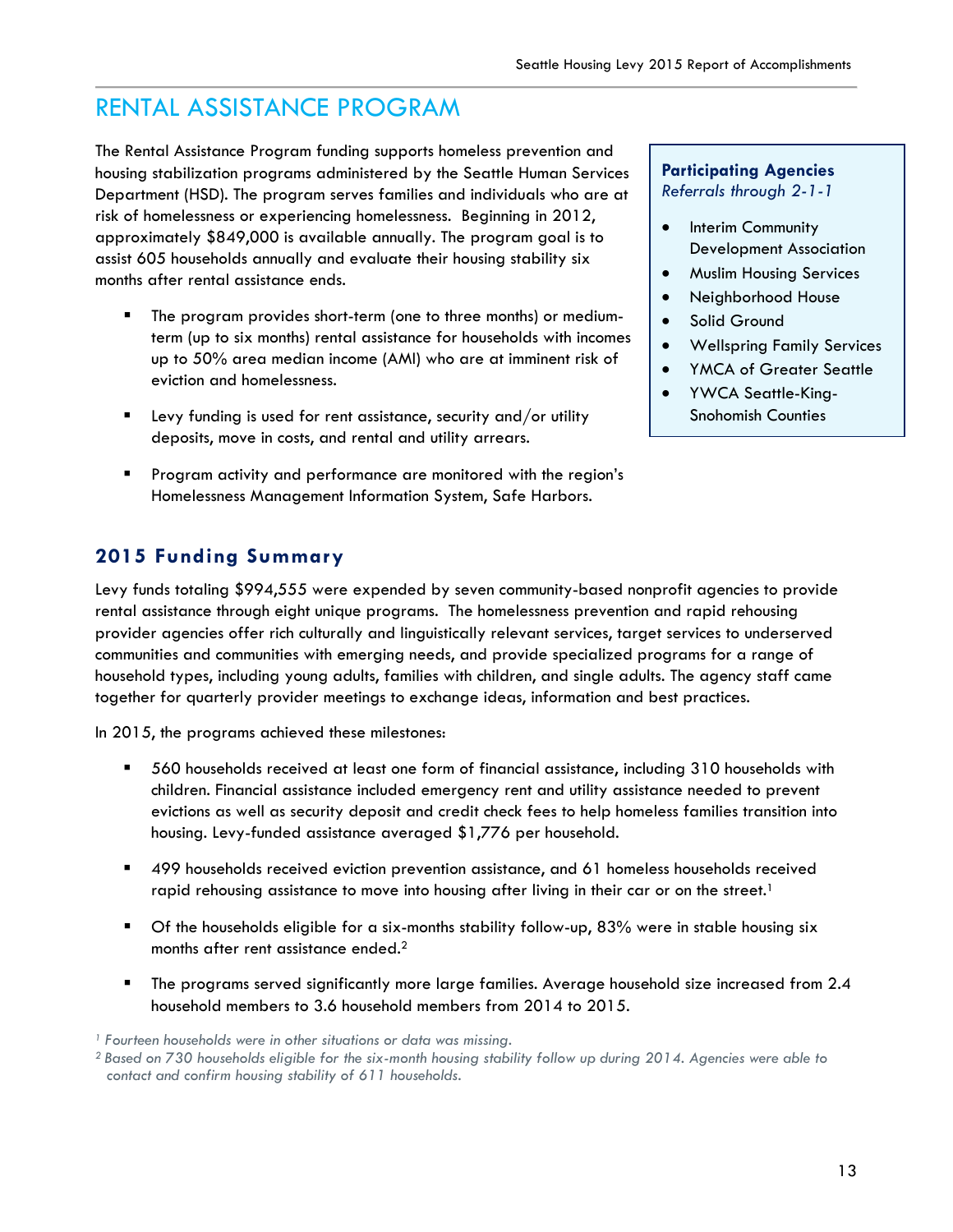#### **Households Receiving Financial Assistance to Prevent Eviction or Enter Housing, 2015**

560 Households with 2,008 Individuals

| <b>Client Characteristics</b>                            | <b>Percent of Total</b> |
|----------------------------------------------------------|-------------------------|
| Extremely low-income household (below 30% of median)     | 82%                     |
| All households with children 0-17 years                  | 55%                     |
| Single parent households with children 0-17 years        | 35%                     |
| People of color/ethnic minority individuals <sup>1</sup> | 88%                     |
| Disabled individuals <sup>2</sup>                        | 14%                     |
| Refugee/immigrant individuals <sup>3</sup>               | 27%                     |

<sup>1</sup> Race/ethnicity data were available for 614 unduplicated individuals.<br><sup>2</sup> Disability data were available for 650 unduplicated individuals.

*<sup>3</sup> Data were available on immigrant/refugee status for 677 unduplicated individuals.*

*Source: Safe Harbors HMIS*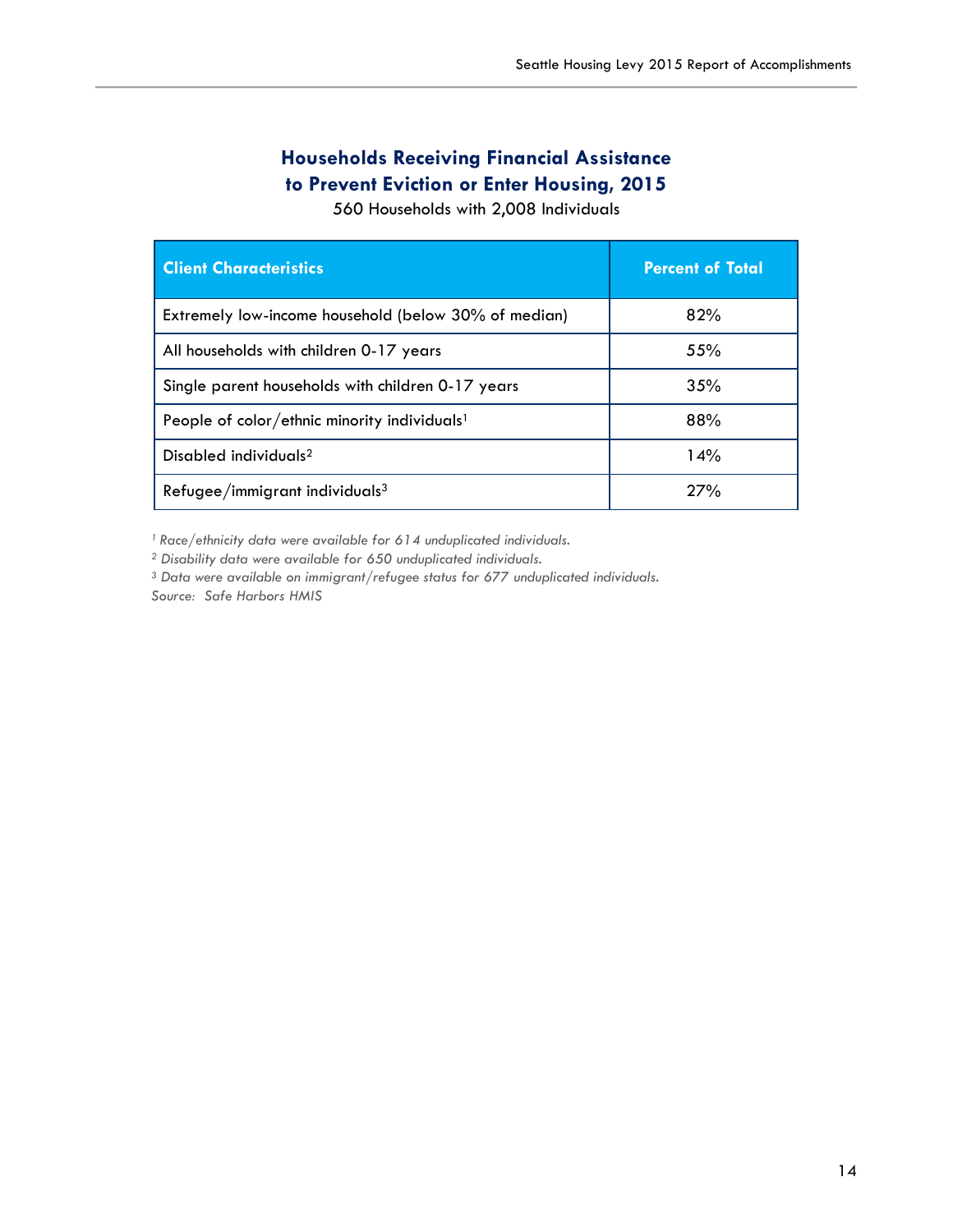# HOMEBUYER PROGRAM

The Homebuyer Program creates affordable homeownership opportunities through low-interest deferred loans to first-time homebuyers and loans to nonprofits. Eligible homebuyers may purchase a single family home, townhome or condominium anywhere in Seattle. Approximately \$1.3 million in new funding is available annually, plus any loan repayments from the current or prior housing levies.

- Homebuyers with income up to 80% of median income may apply for assistance through nonprofit housing agencies, participating lenders, and housing developers that have received City funds.
- The program provides deferred loans up to \$55,000, depending on each borrower's need. Borrowers may receive larger loans, up to \$70,000, if City funds are pooled with other subsidies and the average City subsidy is no greater than \$45,000 per buyer.
- Loans are repaid upon resale or refinancing, providing revolving funds for additional homebuyer loans, or are invested in homes that will remain affordable in perpetuity.

#### **2015 Funding Commitments**

The Office of Housing awarded \$575,000 in Levy funds to two lending programs in 2015. The two lending programs will assist approximately 15 homebuyers over the next 12 to 18 months.

- **Washington State Housing Finance Commission**: \$300,000. The Commission will assist up to 10 homebuyers, providing up to \$15,000 per buyer of the Commission's House Key Plus Seattle down payment assistance to match City funds.
- **Homestead Community Land Trust:** \$275,000. HCLT will sell five homes to low-income first time homebuyers. All homes will be permanently affordable, so that upon resale future lowincome homeowners will have an opportunity to acquire them at an affordable price.

With 2015 funding awards, a total of \$5.8 million has been awarded to lending programs. These programs assisted 144 households to date to purchase a home, and an estimated 43 additional purchasers will be assisted with Levy funds awarded to programs. Combined, these home purchases exceed the Levy goal of 180 home purchases.

Approximately \$3.48 million remains available to commit to lending programs. This amount includes the balance of the original \$9.1 million allocated to the Homebuyer Assistance Program in the 2009 Levy as well as funds from Levy loans that were repaid due to sale or refinance of the home (known as program income). Program income grew in recent years, due primarily to home owners refinancing in a low-interest rate market. The Homebuyer Program received approximately \$2.9 million in loan repayments from 2010 to 2015 from loans made with Levy and other local sources. Additional program income from loan repayments is anticipated in coming years, but not at the same rate. As a result of this additional available funding, OH anticipates at least \$2.25 million unallocated funding at the end of the year, which can be carried forward for home purchase loans or other Levy programs as approved by City Council.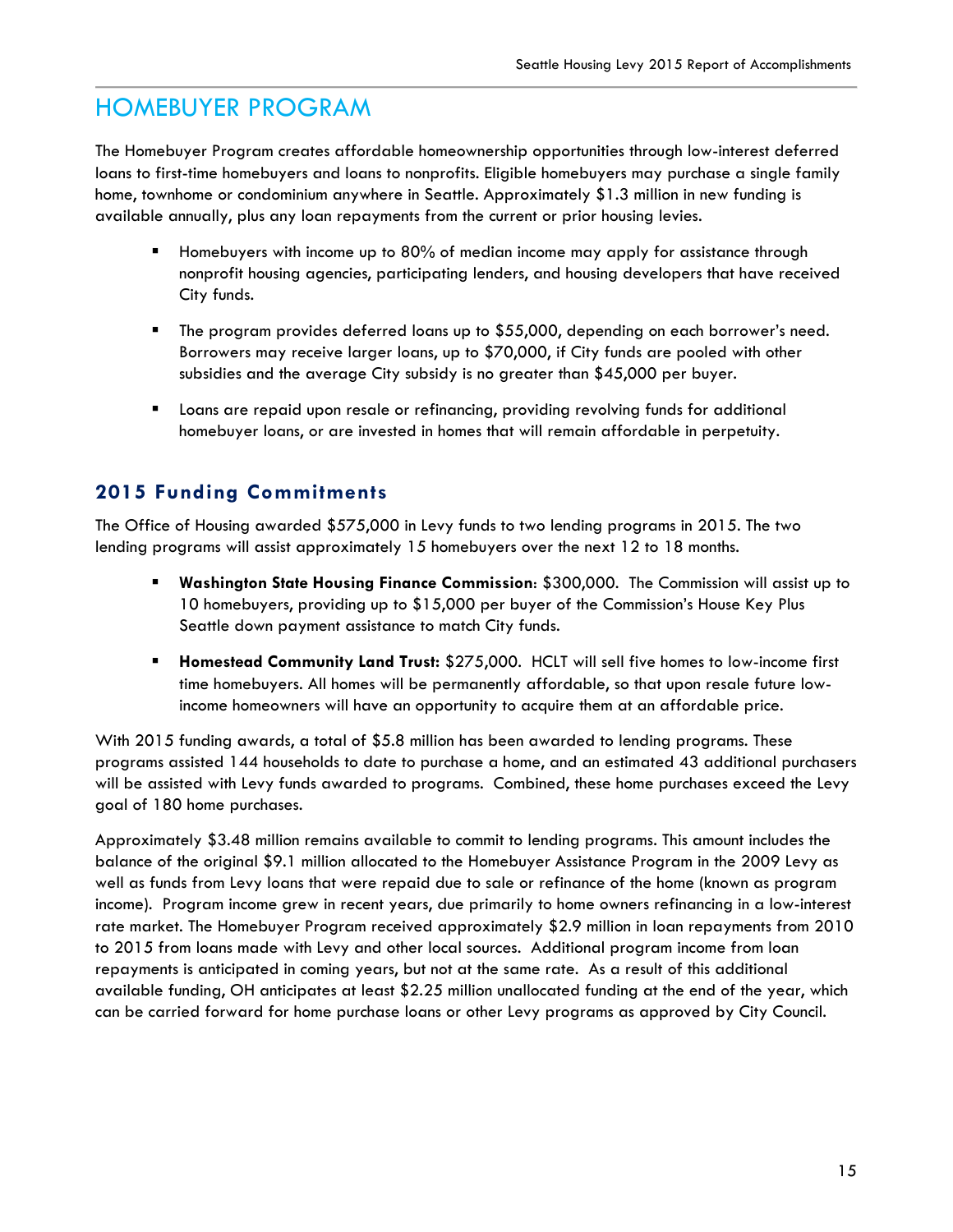#### **2015 Home Purchases**

In 2015, 12 buyers purchased their first home using Levy funds awarded in 2014 or prior years, including Levy program income from prior loan repayments. The average Levy loan amount was \$41,646. Two of the buyers had household incomes below 50% of AMI, one buyer's income was in the range of 51-60% of AMI, and the remaining nine buyers had incomes in the 61-80% of AMI range. The pace of closings has slowed (12 buyers in 2015 versus 23 buyers in 2014) as rising home prices have made it difficult for lowincome buyers to find an affordable house even with a deferred down payment assistance loan.

#### **Demographics of Homebuyers, 2010 - 2015**

As with other Levy programs, the Homebuyer Assistance Program provides resources that help address economic and racial disparities in housing. The program requires homebuyers to participate in homeownership education that helps to understand the home buying process and plan for long-term success. Outreach and counseling assist renter households to learn about the program and how to access the funding.

Since 2010, the Homebuyer Program assisted almost 300 buyers to purchase their first home using Housing Levy funds and other Cityadministered sources. In addition to providing ownership opportunity to lower-income households, the program served a higher proportion of people of color than homeowner households in Seattle.

| <b>Demographics</b><br>- Race                                                                       | <b>Homeownership</b><br>Program* | <b>Seattle</b><br>Homeowners** |  |  |
|-----------------------------------------------------------------------------------------------------|----------------------------------|--------------------------------|--|--|
| White                                                                                               | 55%                              | 80%                            |  |  |
| Black/African<br>American                                                                           | 21%                              | 3%                             |  |  |
| Asian/Pacific<br>Islander                                                                           | 20%                              | 12%                            |  |  |
| Hispanic                                                                                            | 3%                               | 3%                             |  |  |
| Multi-Racial                                                                                        | $1\%$                            | 2%                             |  |  |
| American Indian,<br>Alaska Native                                                                   | $< 1\%$                          | $< 1\%$                        |  |  |
| *2010-2015 Homebuyer loans, Seattle Office of Housing<br>** U.S. Census Bureau ACS 2014 1-Year data |                                  |                                |  |  |

#### **Households Receiving Homebuyer Loans, 2010 - 2015 By Income (all City fund sources)**

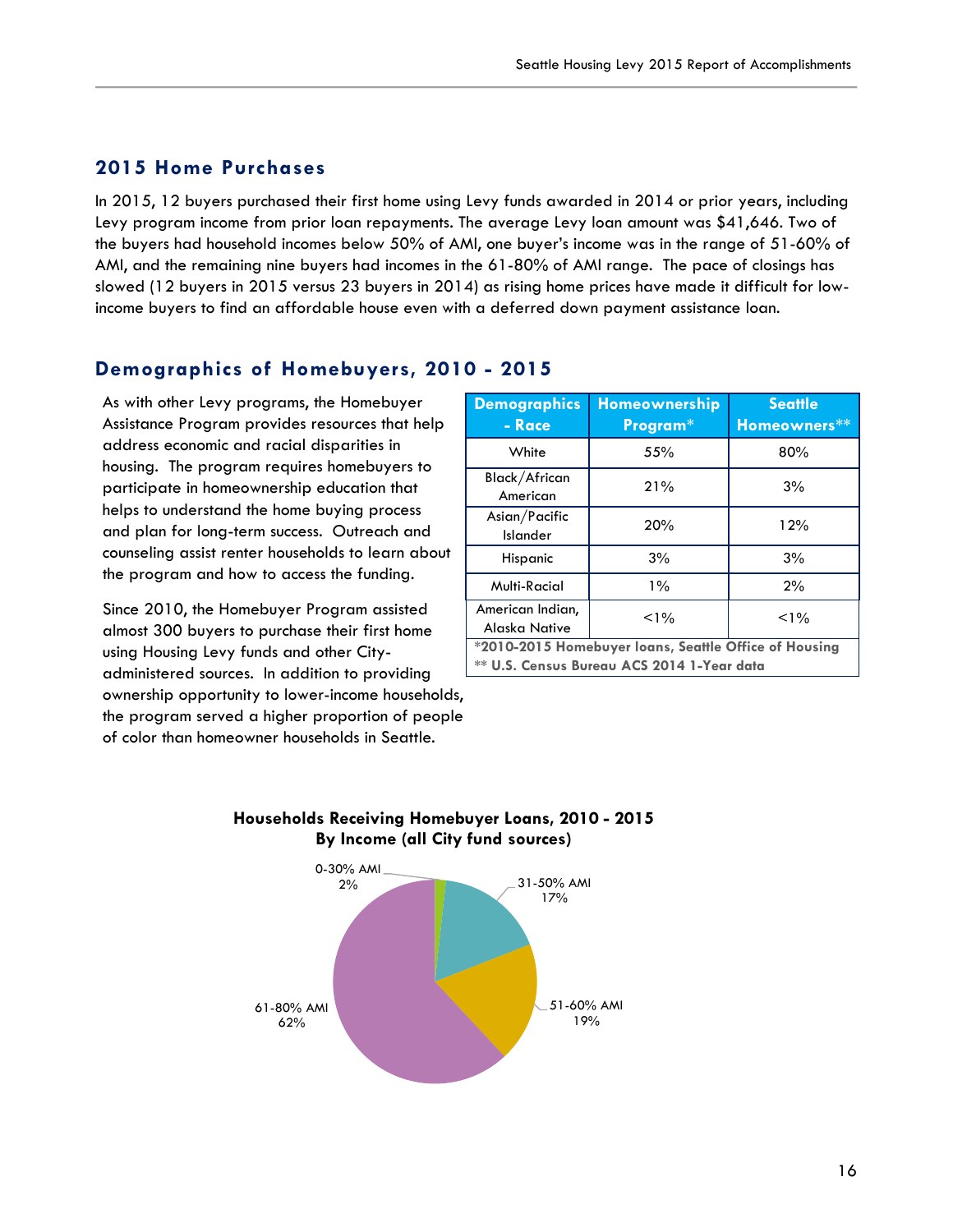# LEVY FUNDING POLICIES

#### **Administrative & Financial Plan**

Housing Levy programs are guided by policies in the Levy Administrative & Financial Plan adopted by the City Council every two years. The plan is prepared by the Seattle Office of Housing, with the participation of the Seattle Department of Human Services, the Housing Levy Oversight Committee, and the involvement of community members and stakeholders for each of the Levy programs.

#### **Allocation of Levy Funds**

All Levy programs award funds through a competitive application process. The Rental Production & Preservation funds are made available via a Notice of Fund Availability (NOFA) along with other housing funds administered by the Office of Housing, in coordination with other local and statewide funders. Applicants are typically nonprofit housing developers, sometimes in partnership with agencies that provide supportive services. Organizations that receive Levy funds commit to provide below-market-rate housing to low-income households for at least 50 years.

Acquisition & Opportunity Loans were available in 2010 through 2012. Unlike other Levy programs, applicants submitted project proposals on a rolling basis rather than a set deadline, enabling project sponsors to take advantage of market opportunities. This highly competitive program required that applicants and projects meet additional selection criteria. As these short term loans were repaid, funds were made available as permanent financing via the other Levy programs. Short-term acquisition funding continues to be available through the Rental Housing and Homebuyer programs on a limited basis.

Levy Operating & Maintenance Funds are made available in a combined NOFA with other sources that support building operations, rental assistance, housing-based services and other housing assistance. This coordinated funding approach helps to maximize the operating and services funding that can be secured, enabling Levy-funded housing to serve extremely low-income and homeless people.

Rental Assistance funds are administered by the Seattle Human Services Department, which selects service providers via a Request for Investment process. These agencies assist eligible households by providing housing stability services and making rent assistance payments directly to the housing owners.

Levy Homebuyer funds are awarded through a competitive process to housing development projects and/or mortgage lending programs. First-time homebuyers apply for purchase assistance loans through the selected lenders and nonprofit partners.

### **Housing Levy Oversight Committee**

A Housing Levy Oversight Committee is appointed by the Mayor and City Council to monitor the progress of Levy programs. The Oversight Committee reports to the Mayor and Council on program accomplishments and makes recommendations for policy changes in the Administrative & Financial Plan. The Oversight Committee typically meets quarterly and is staffed by the Office of Housing.